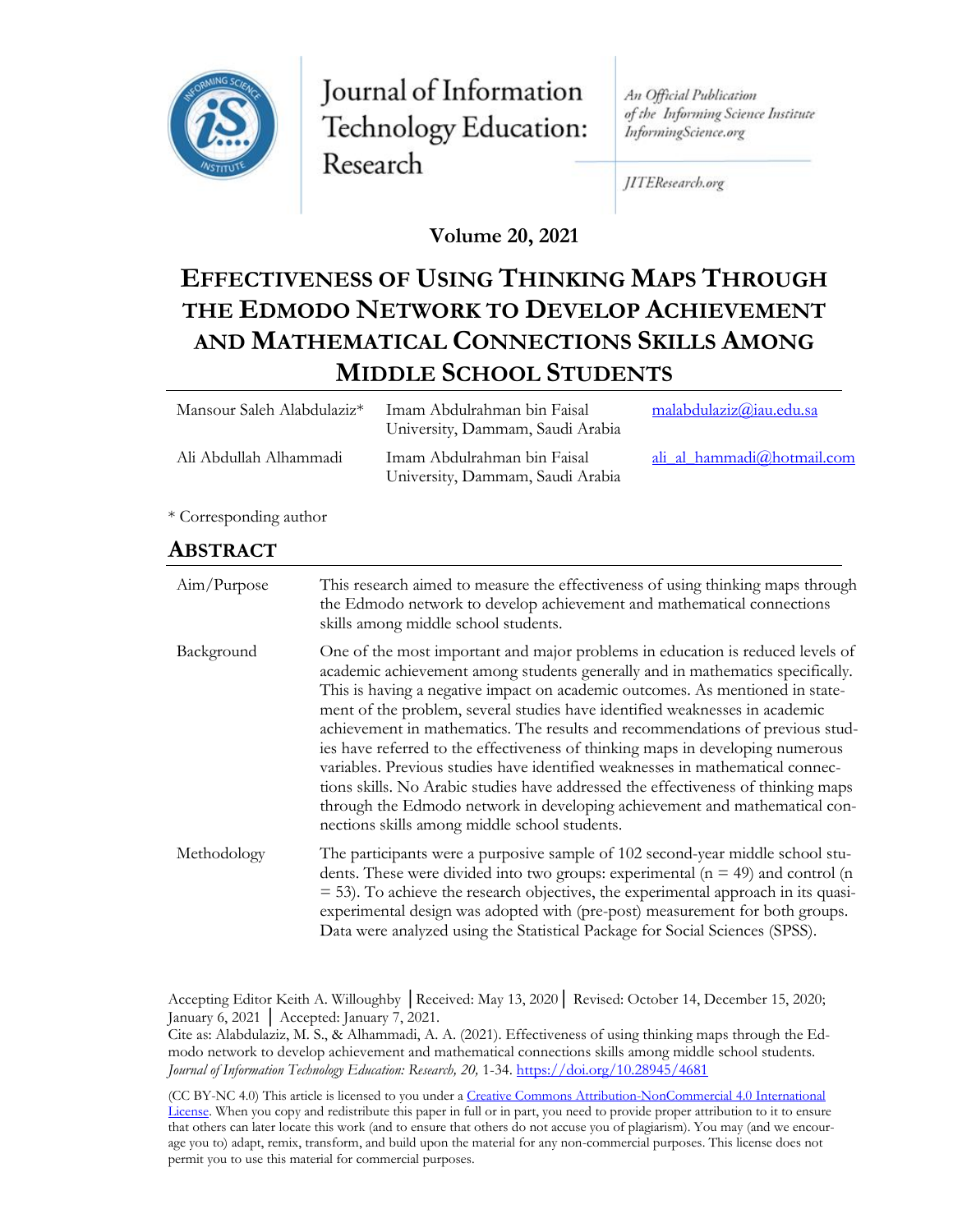| Contribution                         | This study added information to the literature on the effectiveness of the thinking<br>maps strategy through the Edmodo network in developing achievement and<br>mathematical connections skills. Devising a modern teaching strategy to help stu-<br>dents solve mathematical problems and thus can be generalized to various fields<br>of life. This also the first study on this subject in Saudi Arabia.                                                                                                                                                                                                                                                                                                                              |
|--------------------------------------|-------------------------------------------------------------------------------------------------------------------------------------------------------------------------------------------------------------------------------------------------------------------------------------------------------------------------------------------------------------------------------------------------------------------------------------------------------------------------------------------------------------------------------------------------------------------------------------------------------------------------------------------------------------------------------------------------------------------------------------------|
| Findings                             | The results showed there was a significant difference between the mean post-test<br>scores of the experimental and control groups on the achievement test in favor of<br>the experimental group. Additionally, there was a significant difference between<br>the mean post-test scores of the experimental and control groups on the mathe-<br>matical connections skills test in favor of the experimental group. There was also<br>a positive correlation between the development of achievement and mathematical<br>connections skills among middle school students who used thinking maps<br>through the Edmodo network.                                                                                                              |
| Recommendations<br>for Practitioners | At a practice level, holding courses and training workshops for middle school<br>mathematics teachers that include training on how to use modern learning models<br>enhanced with technology, including the thinking Maps strategy, in the mathemat-<br>ics curriculum. Preparing guidelines for middle school mathematics teachers on<br>how to use Thinking Maps via the Edmodo Network and how to train students in<br>its use.                                                                                                                                                                                                                                                                                                        |
| Recommendation<br>for Researchers    | Further research is needed to study the Effectiveness of the Thinking Maps strat-<br>egy via the Edmodo network on developing achievement and mathematical con-<br>nections skills in other subjects and at different educational stages.                                                                                                                                                                                                                                                                                                                                                                                                                                                                                                 |
| Impact on Society                    | Our findings encourage teachers and educational supervisors to adopt the use of<br>thinking maps on learning platforms for mathematics teaching as an effective<br>method for developing achievement and mathematical connections skills. Benefit-<br>ing from the applications and experiences of developed countries who have used<br>e-learning in teaching curricula in order to keep pace with contemporary develop-<br>ments.                                                                                                                                                                                                                                                                                                       |
| Future Research                      | Future studies could be extended to identify the effectiveness of maps of strategic<br>thinking across Edmodo network variables within other subsidiaries, such as<br>mathematical communication, creative thinking, mathematical proof, mind habits,<br>and so on. Assess the effectiveness of play-based learning strategies via the Ed-<br>modo network in developing achievement and mathematical connection skills.<br>Conduct a study that measures teachers' and students' attitudes toward using the<br>Thinking Maps strategy via the Edmodo network. Assessing the effectiveness of<br>using the Thinking Maps strategy via an Edmodo network in achieving and devel-<br>oping creative skills among secondary school students. |
| Keywords                             | thinking maps, Edmodo network, academic achievement, mathematical connec-<br>tions skills                                                                                                                                                                                                                                                                                                                                                                                                                                                                                                                                                                                                                                                 |

### **INTRODUCTION**

Scientific and technological revolution has been one of the most important manifestations of the modern era. It has proved effective in facilitating the exchange of ideas and information between nations and individuals and has contributed to the comprehensive development of society economically, politically, culturally, socially, and educationally. Accordingly, there has been a need to implement constrictive amendments to education systems worldwide to keep pace with the technological evolution taking place in this era.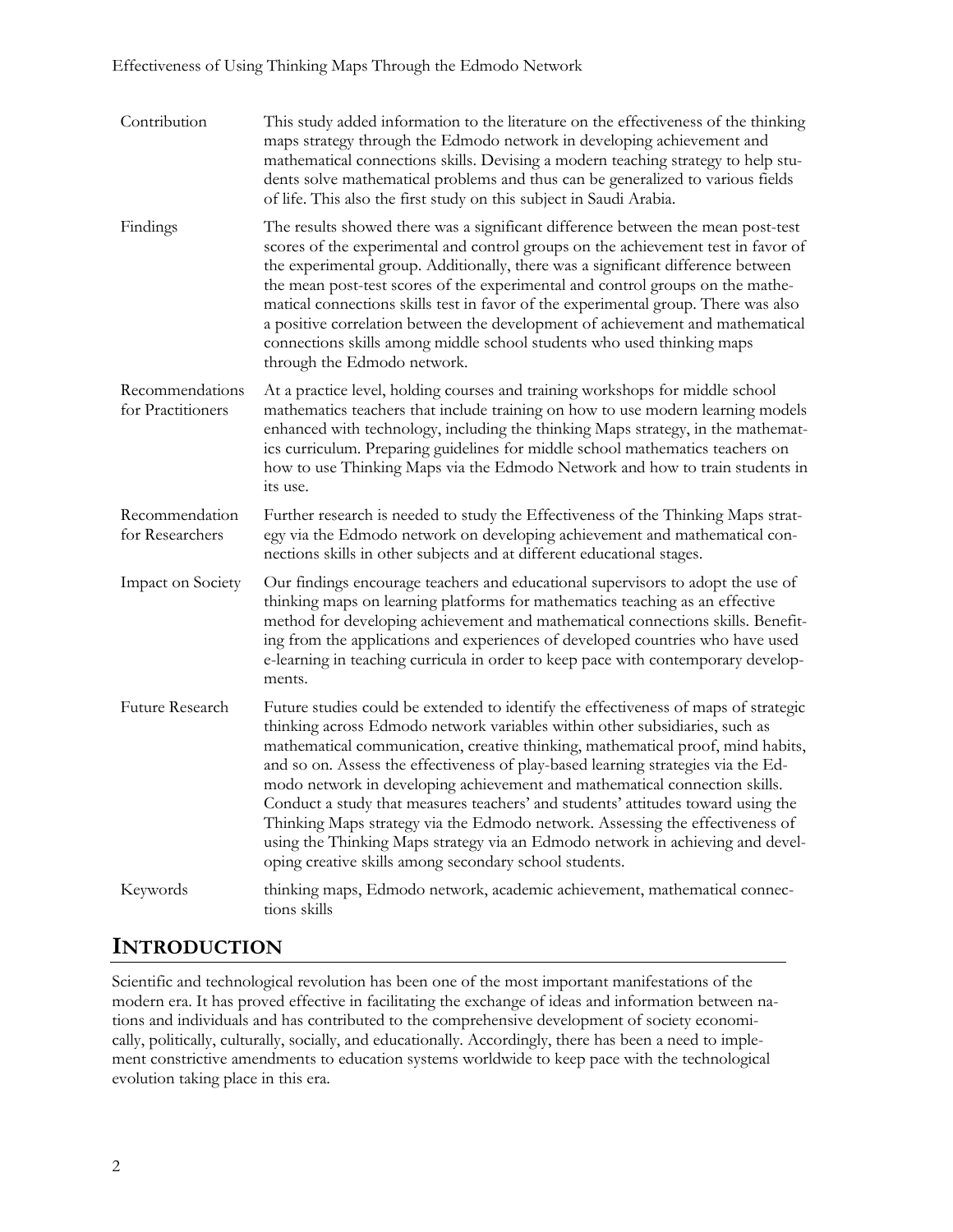In response to contemporary developments, the teaching process in all its different stages has witnessed an increasing amount of interest paid by several developing and developed countries in discovering and testing modern methods. Their aim has been to move away from regular teaching methods to those that are more suitable for the human mind and its way of thinking. This will help students reach the highest level of efficiency and competence (Hassan, 2009).

In recent years, researchers have focused on searching for methods, strategies, and educational tools derived from learning theories. These theories concentrate on the cognitive processes that take place in learners' cognitive structures in relation to knowledge acquisition, storing information in memory, and using such knowledge for further learning and thinking. Odmo and Kelly (2001) also state that the educational strategies most likely to achieve this goal are constructivist strategies, one of the most important of which is thinking maps (Talafha, 2012).

Thinking maps are used as a visual thinking tool that constitutes a visual language for teachers and learners. It is a strategy linked to specific cognitive processes based on a cognitive skills base and reflects the way in which we build our knowledge. It is the most effective way to record thinking as it regulates teacher's learning experiences, develops relationships between knowledge and thinking, and accelerates the learning process, saving it in memory for a longer period (Asfour, 2008). Al-Jannabi (2014) referred to thinking maps as line graphs that regulate educational content by clarifying the interrelationship between thoughts, thus reflecting several basic thinking skills.

As the preceding discussion suggests, it is clear that the main factor that helps students prepare properly and competently is to provide interesting teaching methods utilizing the latest devices and educational resources offered by modern technologies. These can entirely transform preparation methods, develop creative thinking, and help students face the different situations during their scientific and practical life that are imposed upon them by the development of modern technologies. Subsequently, many universities and establishments, especially in advanced countries, have devised various plans and strategies for using modern technologies such as computerization and internalization to enhance their education systems (Al-Hasnawi, 2007).

Edmodo is a modern system that offers services for free to support learning systems and administrations. It combines a social communication interface with learning management tools, enabling teachers, students, parents, and officers to connect and cooperate in the teaching and learning of educational subjects. It also provides common educational jobs that exist in the most popular learning systems, such as Blackboard, which functions in a similar way to Facebook. Because many students are already familiar with social networks, it does not take long time for them to acclimatize to Edmodo. It has been argued that Edmodo has had a positive impact in stimulating students to make an effective contribution using the internet (Holland & Muilenburg, 2011).

Scholars believe that mathematics has been one of the main sciences over the ages due to its prominent role in various aspects of life. For Saudi Arabia to keep up with technological developments, the education ministry has exerted efforts to prepare a project concerned with developing and improving the mathematical curriculum with the participation of specialized international agencies. One of the key objectives of Vision 2030 is to integrate technology into the education due to its prominent role in advancing and developing mathematical learning.

Al-Saidi (2012) asserted that mathematical connection is one of the best methods for developing learners' ability to think and solve problems. It also helps students engage in the meaningful learning of mathematics by utilizing existing mathematical concepts, generalizations, and skills and then combining them to form representations that represent new knowledge. Thus, learners consider mathematics to be a form of correlated cognitive building. Al-Barakati (2008) contends that mathematical connection skills involve understanding how to relate and combine mathematical ideas to form an integrated interdependent whole. They also help in identifying appropriate mathematical concepts and using them in external contexts.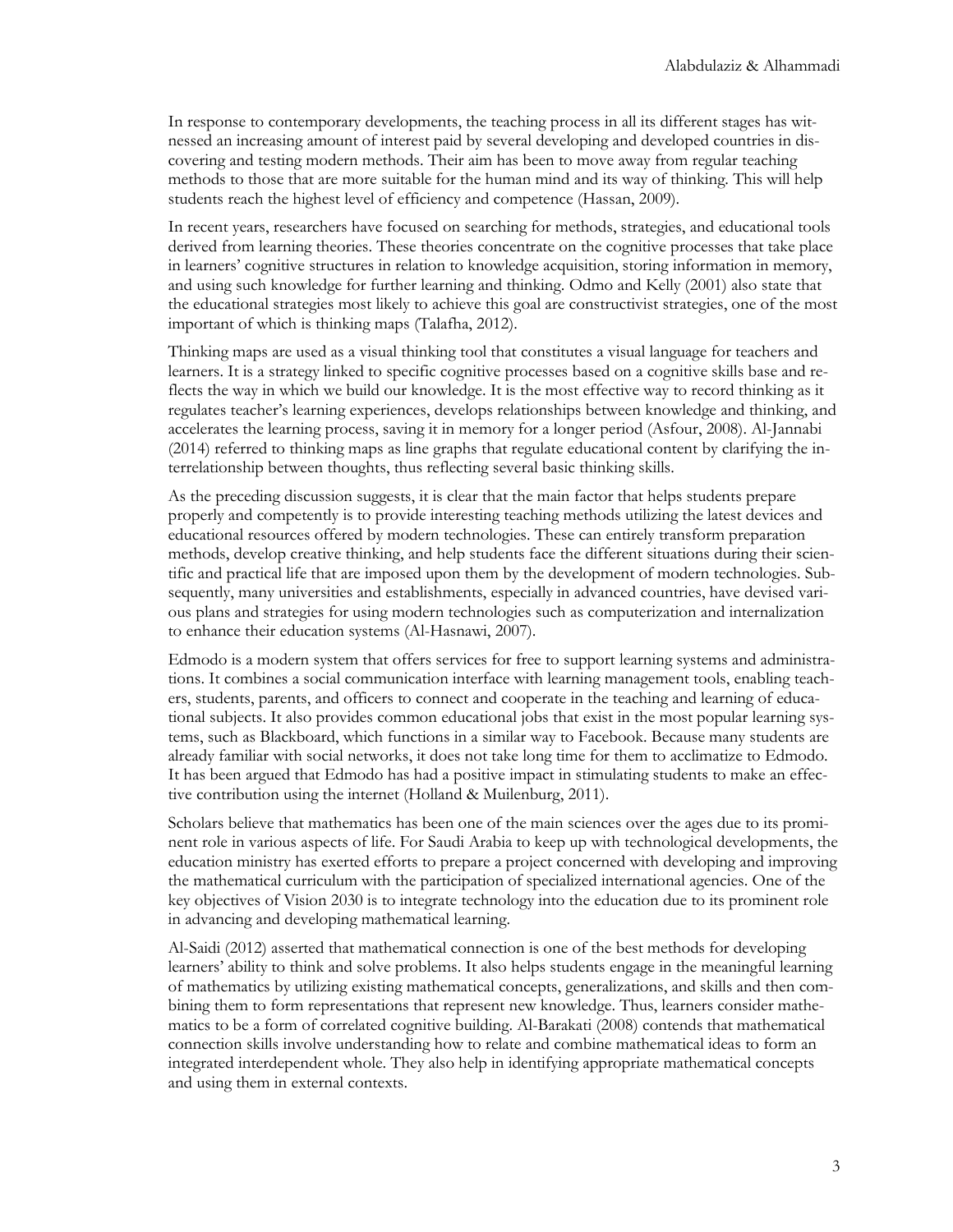Given the importance of mathematical connection skills and the role of mathematics in general, Principles and Standards for School Mathematics has designated mathematical connection as a fourth standard of the Standards for School Mathematics. This standard states that students should be able to relate their understanding of mathematical concepts to knowledge, understand how such concepts are linked to processes, and apply mathematics in other sciences and in daily life through practical questions (Al-Mawla, 2009).

Indeed, mathematical connections are useful in helping students understand mathematical concepts and knowledge. This enables them to make significant progress in various fields of life and apply mathematical connections in mathematics and other sciences.

The perceived importance of thinking maps in the teaching and learning process has led researchers to apply the thinking maps strategy through Edmodo, the educational social network. They have also sought to verify the impact of raising the level of academic achievement among second-year middle school students and to address weaknesses in mathematical connections skills through a new strategy that develops students' thinking. Accordingly, Edmodo supports the learning of mathematics by integrating technology into the curriculum.

### STATEMENT OF THE PROBLEM

Reduced levels of academic achievement among students generally and in mathematics specifically is one of the most important and major problems in education. This is having a negative impact on academic outcomes. Several studies (e.g., Al-Rashoud, 2014; Ibrahim, 2016) have identified weaknesses in academic achievement in mathematics. The results and recommendations of previous studies (Al-Otaibi, 2013; Abu Sakran, 2012; Ali, 2012; Beni Mosa, 2011) have referred to the effectiveness of thinking maps in developing numerous variables. Previous studies (Al-Khalili, 2018; Al-Nuaimi, 2016) have identified weaknesses in mathematical connections skills. No Arabic studies have addressed the effectiveness of thinking maps through the Edmodo network in developing achievement and mathematical connections skills among middle school students.

Therefore, the problem this research has identified is the reduced level of academic achievement among second-year middle school students. This may be due to teaching strategies used by certified teachers that are based on the principle of conservation and memorization. In addition to the difficulty of resolving mathematical tasks, students perceive the burden placed upon them by material that they have to pass without sufficient understanding. To address this problem, the researchers propose to strengthen and enhance the learning of mathematics by integrating technology into the curriculum. This will be achieved by exploiting the effectiveness of thinking maps through an electronic platform (Edmodo), which will enhance their education and develop mathematical connections skills.

## RESEARCH QUESTIONS

The main research question is as follows:

How effective are thinking maps through the Edmodo network in developing achievement and mathematical connections skills among second-year middle school students?

To achieve this, the main question is divided into the following sub-questions:

- 1- How effective are thinking maps through the Edmodo network in developing the achievement of middle school students?
- 2- How effective are thinking maps through the Edmodo network in developing mathematical connections skills among middle school students?
- 3- What is the connection between achievement and mathematical connections skills among middle school students?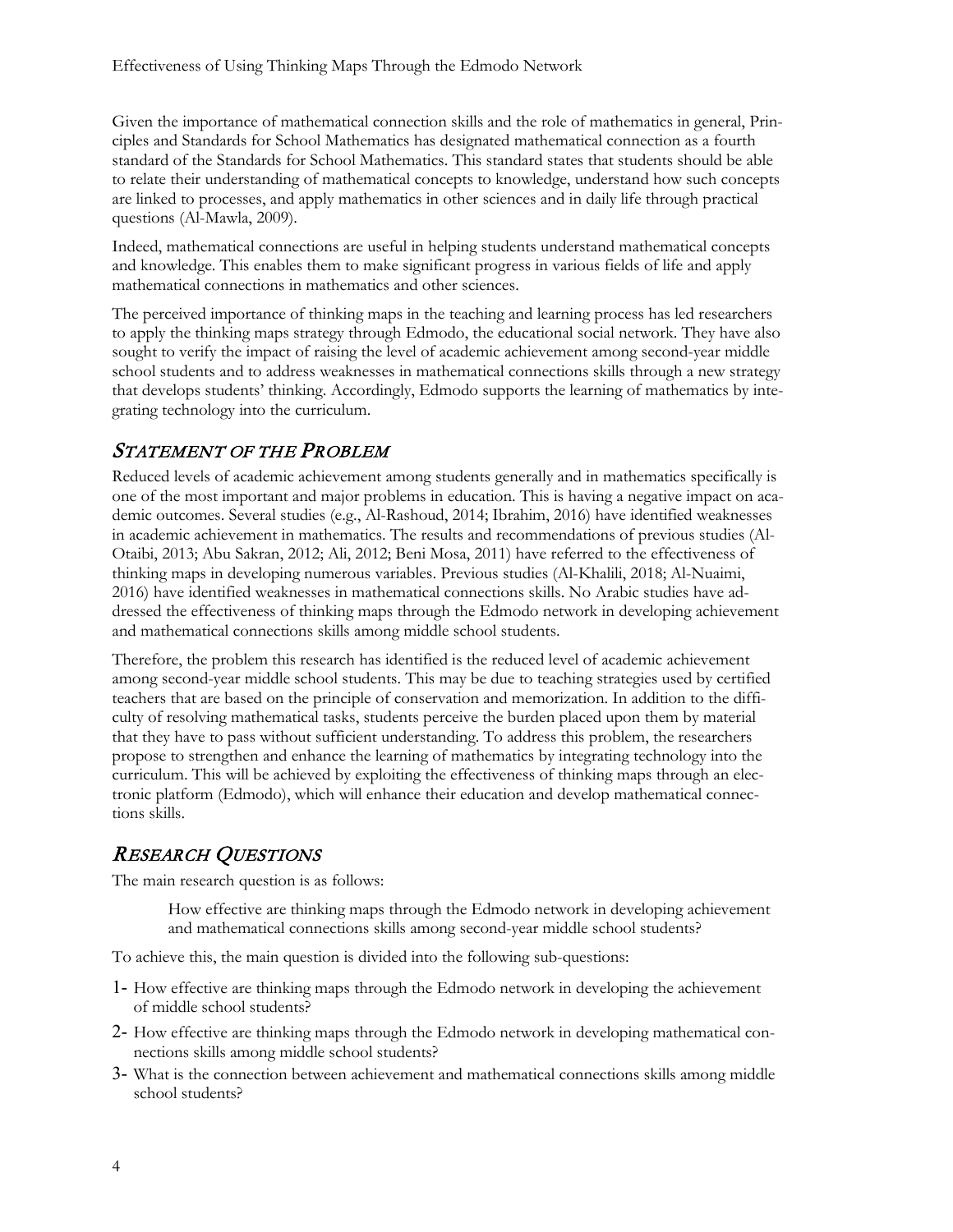### RESEARCH HYPOTHESES

- There will be no significant differences ( $\alpha \leq 0.05$ ) between the post-test mean scores of the experimental and control groups in the achievement test.
- There will be no significant differences ( $\alpha \le 0.05$ ) between the post-test mean scores of the experimental and control groups in the mathematical connections skills test.
- There will be no significant correlation ( $\alpha \leq 0.05$ ) between achievement and mathematical connections skills among middle school students.

### RESEARCH OBJECTIVES

The current research aims to:

1- Identify the effectiveness of the Edmodo thinking maps strategy in developing the achievement of middle school students.

2- Identify the effectiveness of the Edmodo thinking maps strategy in developing mathematical connection skills among middle school students.

3- Determine the connection between achievement and mathematical connections skills among middle school students.

### RESEARCH IMPORTANCE

Depending on the aims of the current research, research importance can be divided into two aspects, theoretical importance and practical importance, more details are given below.

#### **Theoretical Importance:**

1- Devising a modern teaching strategy to help students solve mathematical problems and thus can be generalized to various fields of life.

2- Enriching educational libraries with a modern topic on the effectiveness of the Thinking Maps strategy via the Edmodo network.

3- Highlighting the role of educational platforms in developing achievement and mathematical connections skills.

4- Developing an educational vision on the effectiveness of the thinking maps strategy through the Edmodo network in developing achievement and mathematical connections skills.

#### **Practical Importance:**

1. Students: Providing an opportunity to develop achievement and mathematical connection skills among middle school students using thinking maps through the Edmodo network.

2. Teachers: Instructing teachers to implement the thinking maps strategy across the Edmodo network to develop achievement and mathematical connection skills among middle school students in a variety of lessons.

3. Curriculum developers: Providing useful insights regarding the use or application of thinking maps to those developing curricula in the Ministry of Education.

4. Researchers: Contributing to opening up new prospects for further research in order to keep pace with technology and exploit its positive role in education.

## RESEARCH LIMITS

1- Objective limits: The first chapter (Algebra: Rational Numbers) from the second-year middle school students mathematics book in the first semester.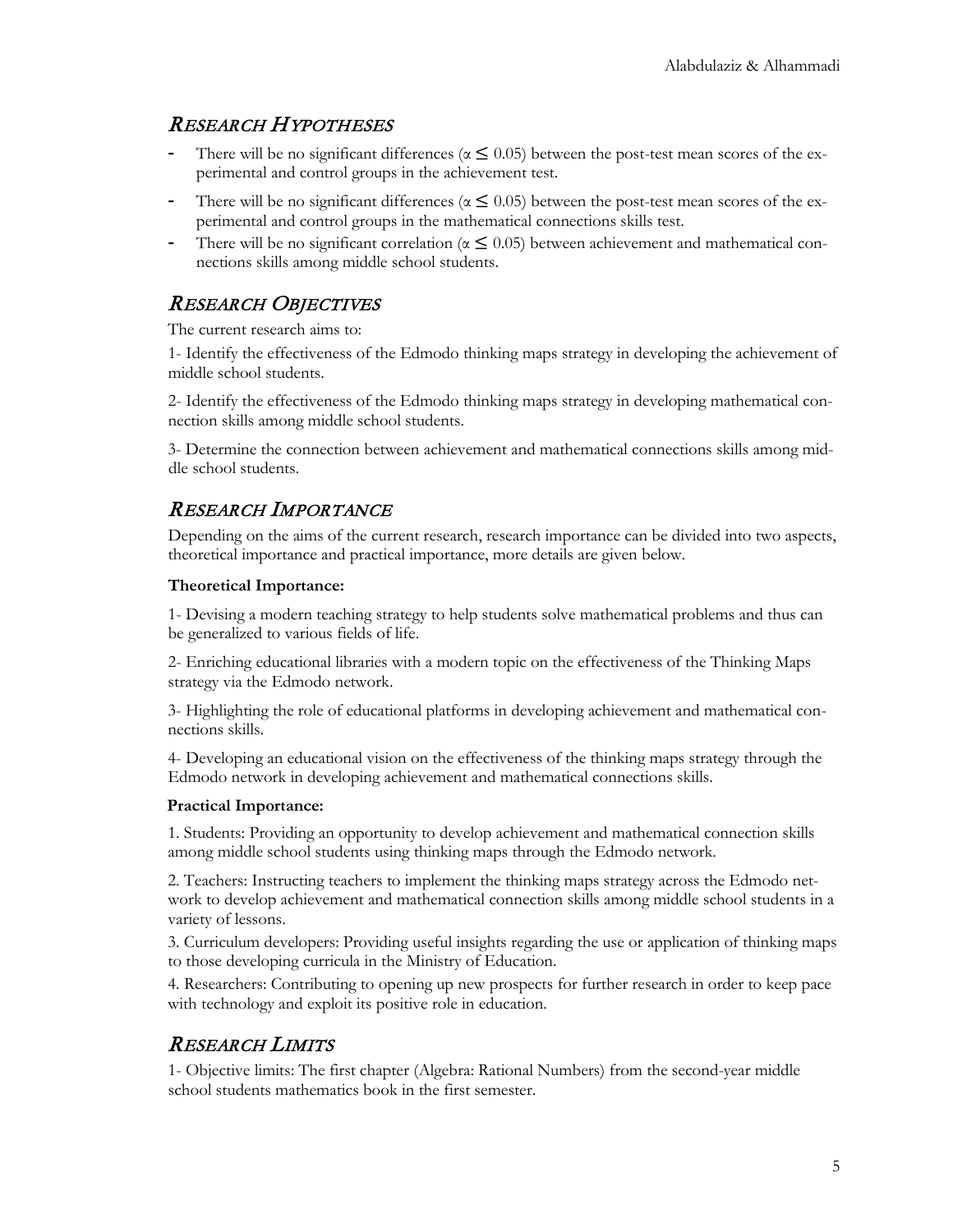2- Time limits: The research was conducted in the first semester of the academic year 2019-2020.

3- Place limits: The research was conducted in Dammam, Kingdom of Saudi Arabia.

4- Human limits: The current research was limited to a targeted group of second-year middle school students in a government school in Dammam.

## RESEARCH TERMINOLOGY

#### **1-Thinking maps:**

Khalil (2008, p. 72) defined thinking maps as "linear graphic organizations that contain content knowledge, reflect levels of thinking, and enhance visual learning, and consist of eight forms of visual planning maps that represent a common visual language used by both the teacher and the student in teaching and learning."

#### **2-Edmodo network:**

Mahmood (2016) defined the Edmodo network as a social networking platform dedicated to education that combines Facebook and Blackboard. It uses Web 2.0 technology and is controlled by the teacher who communicates with students through an open space by sending and receiving text and voice messages and discussing their grades, tests, duties, and so on.

Researchers have defined thinking maps through the Edmodo network as visual sets of linear graphics consisting of eight types of thinking maps. These provide the opportunity to stimulate and enhance the learning process between the teacher and the student through research and exploration via the social platform based on web 2.0. It is an integrated learning environment designed to meet all students' educational needs; it helps to develop creativity and innovation and increases students' motivation to learn.

#### **3-Mathematical connections:**

Obaid (2004) defined mathematical connections as a skill through which learners at all educational levels come to understand that mathematics is a useful tool through its rules, its logical and organizational methods, and its application in the service of other mathematical concepts, other sciences, and various life activities.

In this research, mathematical connections are defined procedurally as students' ability to relate existing rules, concepts, and mathematical ideas to those that are new in mathematics and other sciences.

## **THEORETICAL FRAMEWORK**

This section presents the theoretical framework for the research. It is divided into three main aspects: Thinking maps, the Edmodo network, and the development of achievement and mathematical connections skills.

## THE FIRST ASPECT: THINKING MAPS

The era in which we live is characterized by successive scientific and technological developments. These have encouraged many educators and curriculum planners to develop modern programs and strategies aimed at helping the learner to use scientific methods of thinking, thus creating a generation able to follow the required path of progress and creativity.

#### **The thinking maps concept**

Educators and those interested in the educational process have offered various definitions of thinking maps across a variety of practical and educational fields. For instance, Al-Otaibi (2013) defined it as a visual language consisting of eight types of maps explaining various relationships between the content. Their purpose is to develop thinking skills and mental perceptions and to encourage learning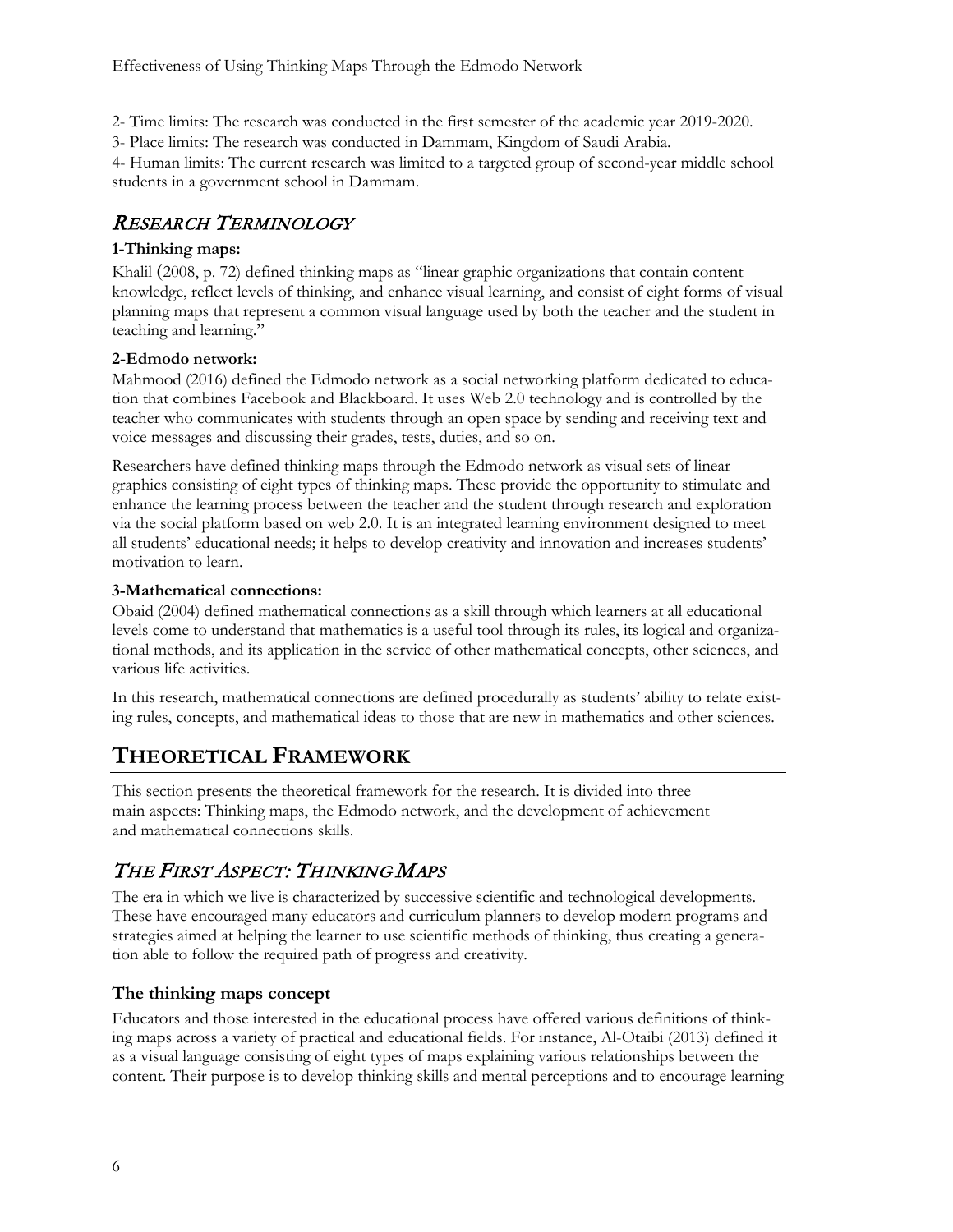and development, as a result of which thinking becomes a language familiar to the learner. Conversely, Al-Jannabi (2014) defined thinking maps as linear drawings used to organize educational content that explains and clarifies the interrelationships between ideas as well as reflecting basic thinking skills.

Despite the many definitions of thinking maps, it is generally agreed that they are a visual language consisting of eight types of maps that help students develop basic thinking skills and are used in teaching as a modern strategy.

Thus, thinking maps in the current study are defined as: a set of visual tools that are flexible and used to organize ideas, simplify mathematical information, and help learners to remember and organize mathematical material more effectively.

#### **The importance of thinking maps**

Holzman (2004, pp. 2-4) argues that thinking maps have an important role to play in education – whether in the classroom or at school level. This includes:

- The development of learners' attitudes towards scientific content.
- Promoting flexibility in thinking through the use of more than one map depending on the situation.
- Helping to focus and enrich the thinking of normal students and special needs students.
- Allowing the learner to see what they think, and thus reflect what has been learned in their minds.
- Assisting in the presentation of scientific content in an orderly and organized manner.

#### **Characteristics of thinking maps**

Thinking maps are distinguished by the following features of planning organizations: consistency, flexibility, development, integration, and reflection. These are explained as follows by Al-Shehri (2014) and shown in Figure 1.

**1- Consistency:** This implies that the thinking maps are homogeneous and coherent. For example, generating ideas when describing the characteristics of a concept that are coherent and homogeneous with the main concept (located in the main circle in the middle). This is what happens in the bubble map.

**2- Flexibility:** It is possible to expand maps and grow flexibly, whether in the circular map of the concept or in clarifying the multi and related flows, in the sense that the student can develop and modify any map presented to them in the classroom in an easy and flexible manner.

**3- Development:** It can be used at any grade level and can range from simpler to complex applications.

**4- Integration:** Concepts are integrated with each other and the topics within which they are used, whether these are systems or problems that require solutions.

**5- Reflection:** Learners can use thinking maps to assess how they think and their visual participation with each other or with the teacher.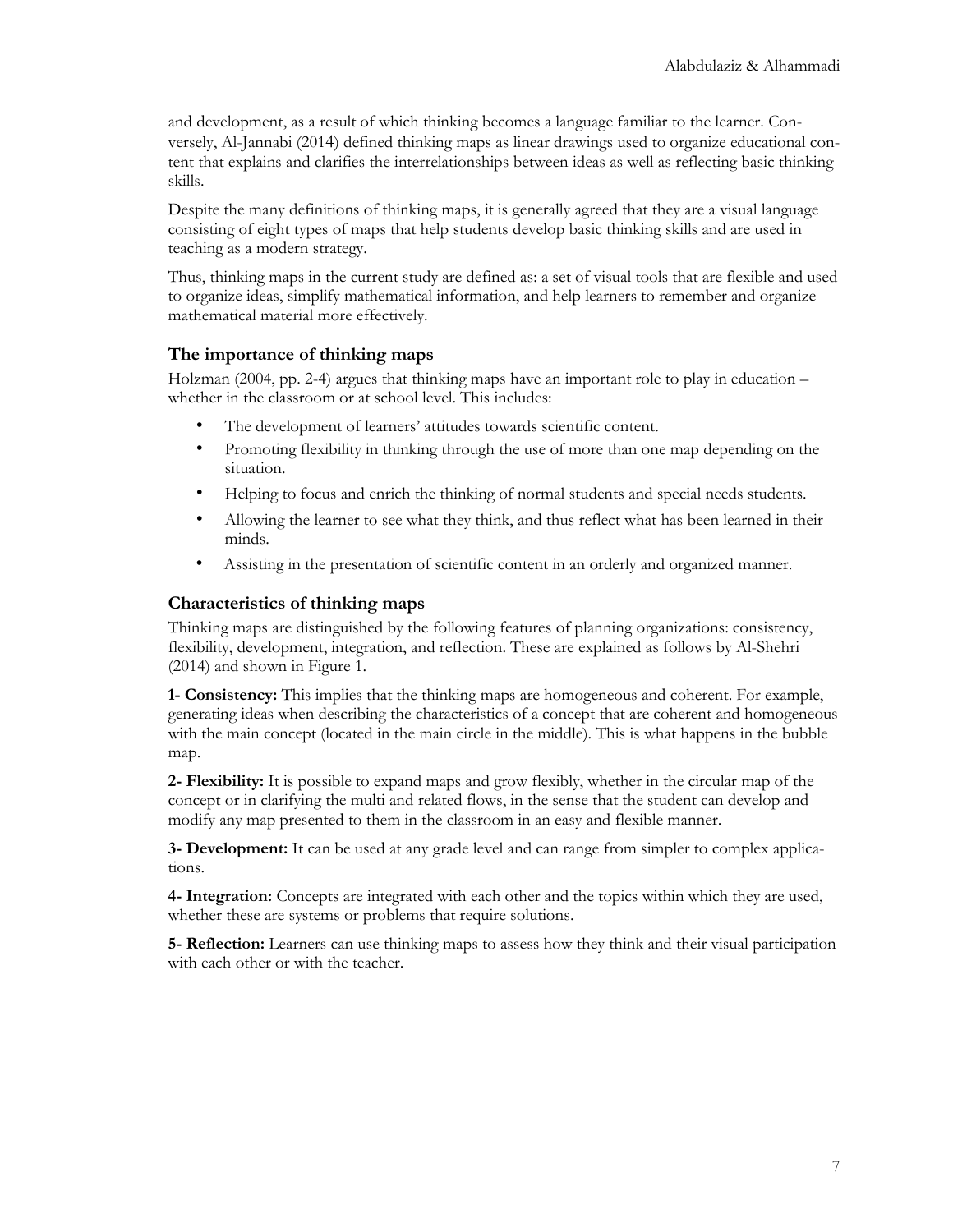

**Figure 1. Specification of thinking maps** (from Al-Shehri, 2014)

Based on these characteristics of thinking maps, researchers have argued that they help students to develop basic thinking skills, organize and arrange information, evaluate, produce, and generate new ideas, and overcome the problems they encounter.

### **Types of thinking maps**

There are eight types of Thinking Maps: Circle Map, Bubble Map, Double Bubble Map, Tree Map, Flow Map, Multi Flow Map, Brace Map, and Bridge Map. A justifiable question to ask at this point is: Why only eight maps? David Hyerle found that there are 400 schematic organizers in the world and that these represented only eight basic thought processes. He therefore developed maps to visualize them schematically. Hyerle realized that the underlying components of thinking skills are easier to understand if they are presented in visual form. As such they become powerful models of thinking in the brain and can be delivered by writing or speaking. Each map is based on one of the basic cognitive processes (Hyerle & Curtis, 2004).

Researchers have concluded that different types of thinking maps help to attract students' attention and engage them in the educational process. It also helps them deal with complex and abstract information and interact with content through the use of shapes and colors, which makes studying more exciting. Now we will show in Table 1 the shapes of thinking maps and the function of each form.

| The name of<br>map | It is used to                     | How to build it                                                                                                                                                                                                                                          | The shape |
|--------------------|-----------------------------------|----------------------------------------------------------------------------------------------------------------------------------------------------------------------------------------------------------------------------------------------------------|-----------|
| Circle Map         | define some-<br>thing or an idea. | Draw two circles with the<br>same center and different in<br>the diameter; in the central<br>circle put a word, symbol or<br>picture representing the<br>topic, and in the outer circle<br>write everything that the stu-<br>dent knows about the topic. |           |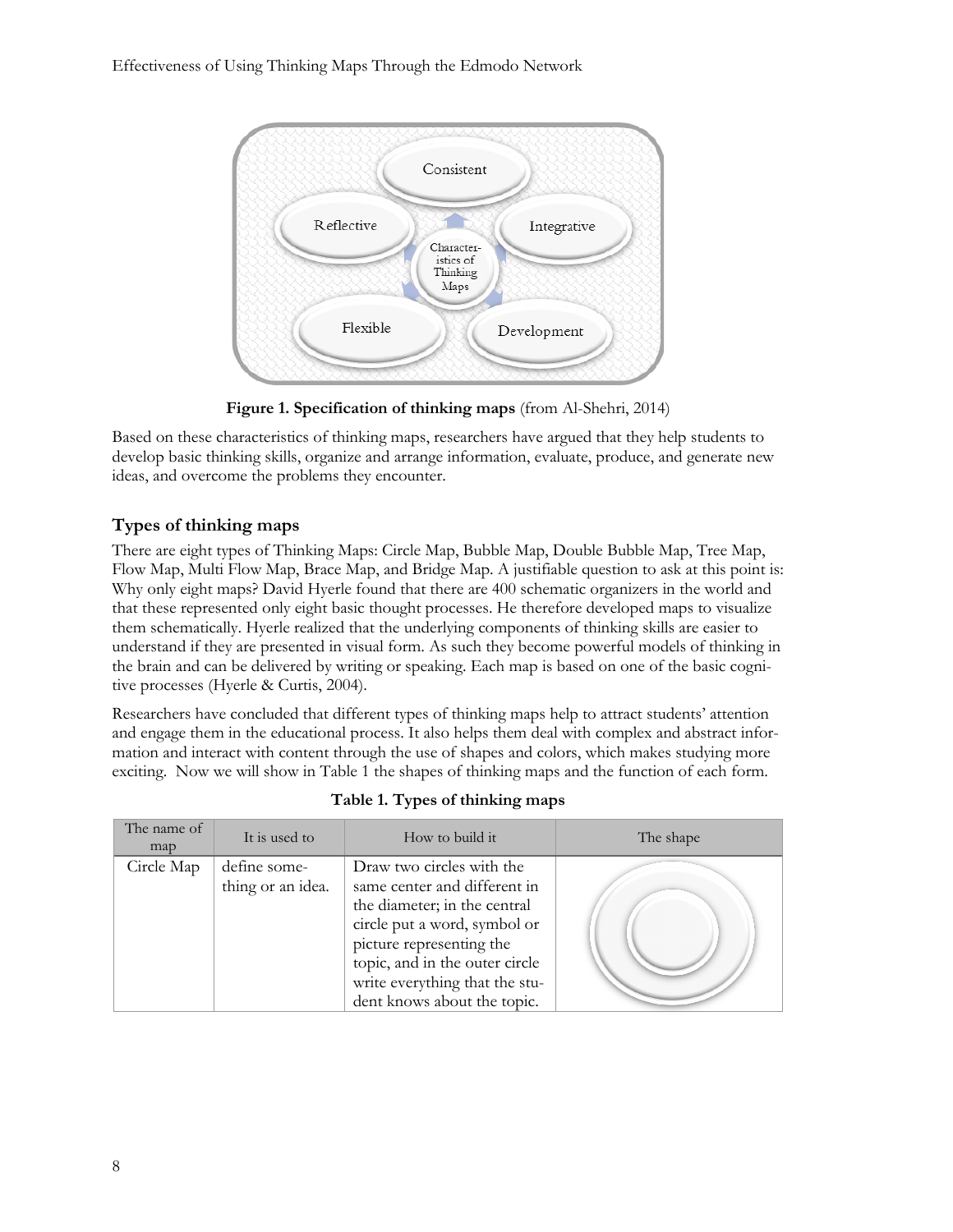| The name of<br>map   | It is used to                                                                                                               | How to build it                                                                                                                                                                                             | The shape |  |
|----------------------|-----------------------------------------------------------------------------------------------------------------------------|-------------------------------------------------------------------------------------------------------------------------------------------------------------------------------------------------------------|-----------|--|
| <b>Bubble Map</b>    | describe the<br>properties and<br>characteristics of<br>something.                                                          | Draw a central circle sur-<br>rounded by a group of cir-<br>cles. In these you can write<br>down adjectives, characteris-<br>tics.                                                                          |           |  |
| Double<br>Bubble Map | highlight the<br>similarities and<br>differences be-<br>tween two topics<br>or concepts.                                    | Draw two adjacent central<br>bubbles in which the two<br>ideas are written. Bubbles are<br>then added between the two<br>ideas to capture the common<br>elements between them.                              |           |  |
| Tree Map             | categorize, or-<br>ganize infor-<br>mation, and clar-<br>ify the relation-<br>ships between<br>headings and<br>subheadings. | Draw a rectangle that ex-<br>presses the subject as a<br>whole, then branching into a<br>group of geometric shapes<br>expressing the main ideas.                                                            |           |  |
| Brace Map            | clarify the rela-<br>tionship between<br>the whole and<br>the part in the<br>topics.                                        | Draw a rectangle that ex-<br>presses the topic, concept or<br>basic idea, and then subdi-<br>vide the components as nec-<br>essary.                                                                         |           |  |
| Flow Map             | organize infor-<br>mation in a logi-<br>cal order, and se-<br>quence steps of a<br>process or event.                        | Draw a group of consecutive<br>rectangles in which the event<br>or topic is written in the first<br>rectangle; add substages as<br>necessary to illustrate the re-<br>lationships in an organized<br>shape. |           |  |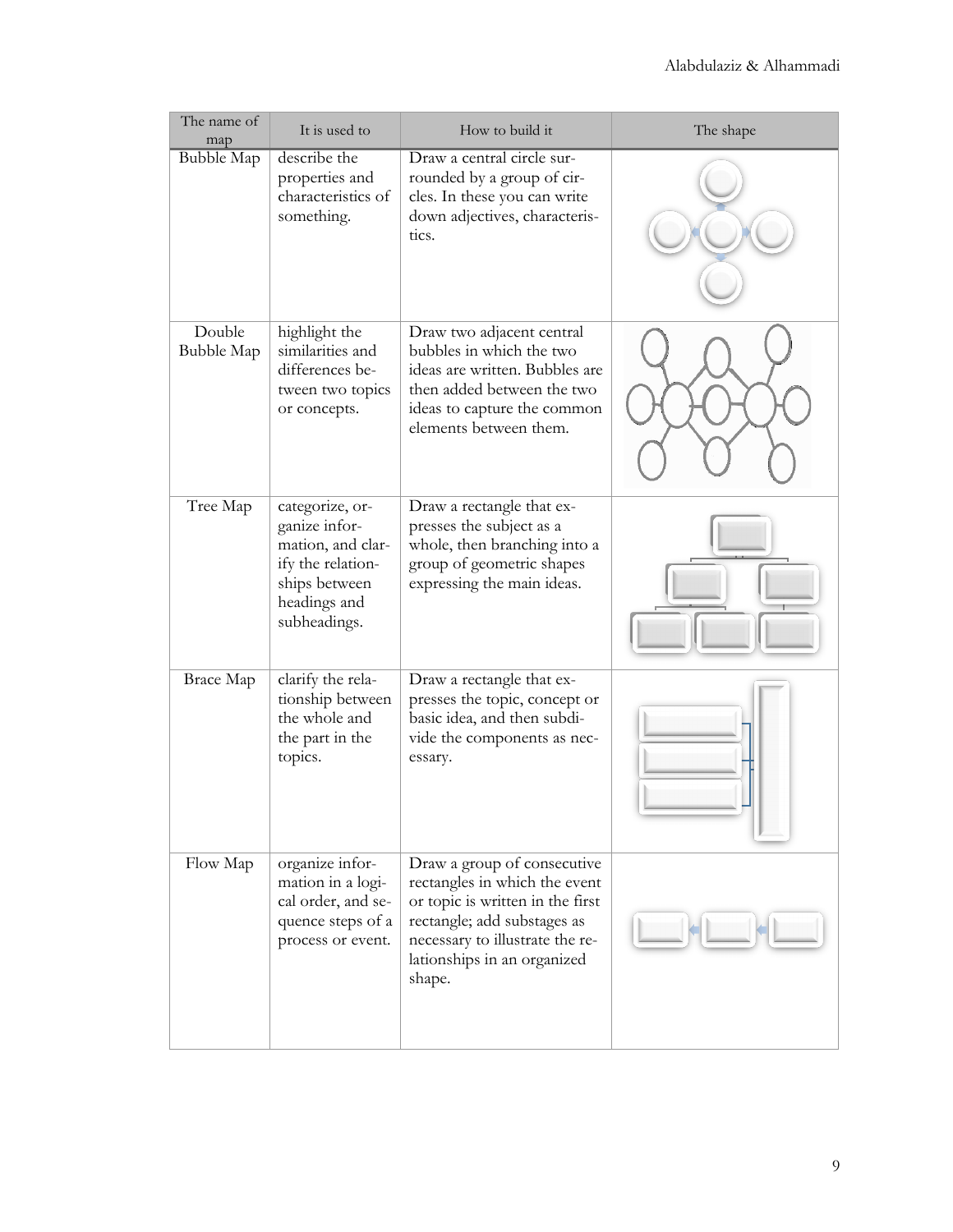| The name of<br>map | It is used to                                                                     | How to build it                                                                                                                                                                                                                         | The shape |
|--------------------|-----------------------------------------------------------------------------------|-----------------------------------------------------------------------------------------------------------------------------------------------------------------------------------------------------------------------------------------|-----------|
| Multi-Flow<br>Map  | clarify the rela-<br>tionship<br>between the<br>cause and the re-<br>sult.        | Draw a main rectangle; in-<br>side it put the name of the<br>event or process. On the<br>right and left sides of it draw<br>rectangles. On the right-<br>hand side write the causes,<br>and on the left-hand side<br>write the results. |           |
| Bridge Map         | clarify the simi-<br>larities and the<br>relationship be-<br>tween two<br>things. | Draw a pyramid, and place<br>the two information pairs on<br>each side of the pyramid.                                                                                                                                                  |           |

## THE SECOND ASPECT: EDMODO NETWORK

Recent developments and the information revolution we live in today, especially in the field of education, are among the most important areas concerned with integrating technology into their educational environment. It is the basis on which other areas focus.

### **Definition of Edmodo**

Edmodo is a closed social network that permits entry only through a code number and provides services to its beneficiaries (students, teachers, and parents) that are aimed at providing an interactive educational environment and strengthening the positive relationship between its users (Al-Masry & Al-Ashqar, 2018; Al-Obaid & Al- Shaya, 2017; Kongchan, 2013).

### **An overview of the Edmodo network (its establishment and development)**

Edmodo was first launched in Chicago, Illinois, in the year, 2008. The initial idea came from Jeff O'Hara and Nic Borg, who were working in technical support departments at schools in Chicago. They saw how often students use social media sites such as Facebook, Twitter, and so on.

In particular, they noticed that communication between the students tended to reduce once they enter the classroom. Therefore, they launched a cooperation experience between two adjacent educational institutions in the form of a platform for cooperation and social learning. Thus, the first social network was established for educational purposes to achieve a fit between the school community and the student community outside the school. The Edmodo network aims to connect the educational environment with the twenty-first century (Mahmood, 2016).

In the year 2008, the first tweet was sent on Twitter to announce the launch of the Edmodo program as a social media platform that allows teachers to communicate with their students. In 2010, 1500 mobile devices were equipped with Edmodo in the region of Silicon Valley in America so that it could be tested and used by students. After several months, there were one million users of the program in cities across the United States of America and abroad, facilitating communication between students of one classroom or from one classroom to another. At the start of 2011, teachers asked the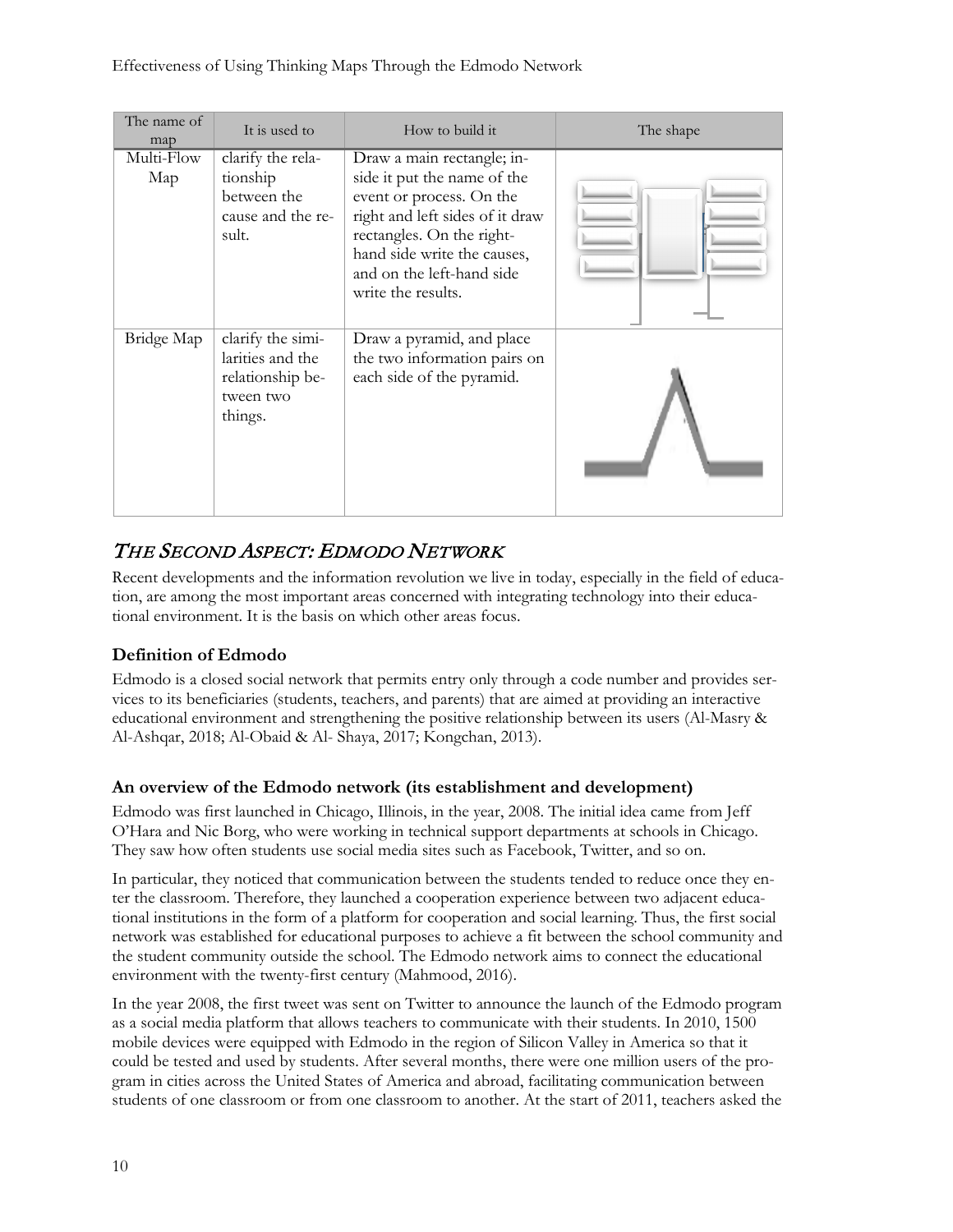founders of Edmodo to provide different ways to contact and then asked content creators to produce different content for use in the classroom. This resulted in the launch of the community version of the Edmodo program. A primary account has since been created for teachers to communicate with other teachers in America and more than 50 other countries (Al-Nasser, 2013). This enables them to benefit from each other's experiences.

According to the Edmodo.com website, in 2019 the number of people using the Edmodo program exceeded 100 million.

#### **Edmodo network benefits**

Al-enezi (2017) stated that the Edmodo network provides many benefits for teachers and learners in the educational process.

For instance, the Edmodo Network benefits the students in the following ways:

- Facilitates communication between the student and their teacher in complete confidentiality.
- Facilitates interaction and communication between students to solve problems.
- It helps students complete their tasks, especially students who are absent as the homework is on the platform. The calendar also helps students organize important ideas and dates.
- Provides opportunists for shy students to participate and post their ideas and opinions.
- Widens students' understanding by expanding their awareness of the latest developments in their field of specialization.

Edmodo Network also has the following benefits for the teacher:

- Contributes to the evaluation of students' work and the viewing of homework and grades.
- Facilitates regular interaction with the parents so that they can monitor the progress of their children.
- Eases the exchange of materials and ideas between the teacher and their pupils inside the school or with other local, Arab, or international schools.
- Enhances the use of time by placing specific topics on the platform to discuss with students.

The researchers also cite the following benefits of the Edmodo network in teaching and learning mathematics:

- It helps in strengthening positive relationships between mathematics teachers by enabling them to exchange mathematical experiences and ideas within and outside the school environment.
- It encourages students to communicate with each other to solve mathematical problems they find challenging. This in turn facilitates an understanding of mathematical concepts that are difficult for the student to understand.
- E-tests, assessment of student performance, and supervision via the Edmodo Network improve mathematical learning.

Based on this wide range of benefits, it is safe to conclude that the use of educational platforms helps increase the motivation of learners. It also contributes to developing a deep understanding of how to solve more complex mathematical problems and equations. This increases the quality of educational outcomes.

#### **What distinguishes Edmodo from other social media?**

Edmodo is distinct from other forms of social media because it is designed for teachers, students, and parents to exchange information, ideas, opinions, files, and scientific developments. In particular, teachers can send data, define and give grades, and receive assignments through the network. It also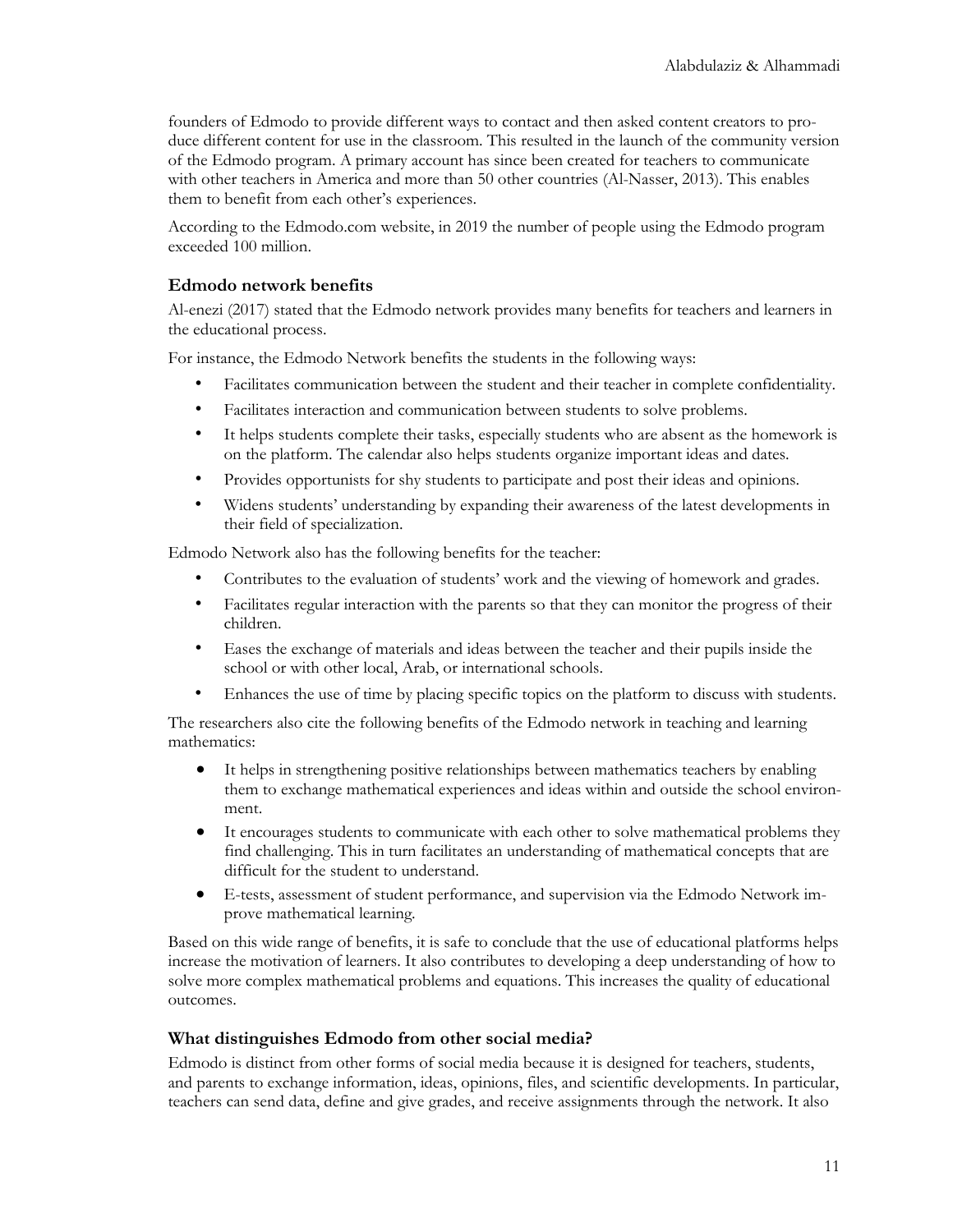provides a number of additional characteristics, including transferring files, e-mail, distance-learning, and information for parents and those interested in the success of learners (Al-Rashoud, 2014).

Similarly, Al-Qaid (2015) stated that it is a safe and closed environment between students and teachers, and there is no place for any disturbing or distracting exchanges not related to education. The teacher has control over the interactive classes they create for their students and manages them by inviting students to attend each class. It is easy to use as Edmodo is similar to the Facebook interface, which means that it is familiar to students. It only takes seconds to create a new virtual classroom. No special information is required for students during registration other than their name, username, and password. They are not required to have emails in advance.

Perhaps the most prominent feature that distinguishes this platform is that it is not limited to a website that can be browsed online. It also has an application that can be downloaded on mobile devices, be these smart phones or tablets, using the Apple ISO system and the Android system (Android) (Yagci, 2015).

Several researchers believe that the most important characteristic that distinguishes Edmodo from other forms of social media is that it keeps pace with technological developments in the field of education. Due to the widespread popularity of smart phones and tablets among different groups in society, its low costs and the ease of downloading and use facilitates the performance of tasks such as solving homework, quizzes, managing debates, and offering opinions, thus widening students' scientific horizons.

## THE THIRD ASPECT: MATHEMATICAL CONNECTIONS SKILLS

Mathematical connections are important for the progress of mathematics, the significance of which lies in its applications in scientific fields and its contributions to improving the physical world through its inherent aesthetic appearance. To achieve advanced, meaningful learning, the connections between topics must be clear, understandable, and systematic (Al-Siadawi, 2012).

#### **The definition of mathematical connections skills**

There are several ways in which mathematical connections skills have been defined.

For instance, Al-Ruwais (2011, p. 382) defines them as "linking new ideas to the previous ones, linking students' subsequent experiences to their previous experiences, as well as linking mathematical topics together in a specific class and between different classes, and linking mathematics to other sciences."

Alternatively, Obaidah (2007) defines the use of such skills as a mathematical process that enhances student's awareness of the relationships between the elements of a subject, whether at the level of topics or fields, as well as their application in daily life.

Finally, Dhuhair (2017) defines mathematical connections skills as the fields through which students can understand the coherence of mathematics as an integrated science with various branches. They come to appreciate the way in which the mathematical ideas are connected to each other to become whole and coherent and are applied in other fields outside the context of mathematics to benefit all aspects of life.

Accordingly, in this paper mathematical connections skills are defined as a skill in which the learner realizes their ability to link harmonious and integrated laws, concepts, and mathematical relationships to achieve an understanding of connections between mathematics and a variety of subjects through its application in different aspects of daily life.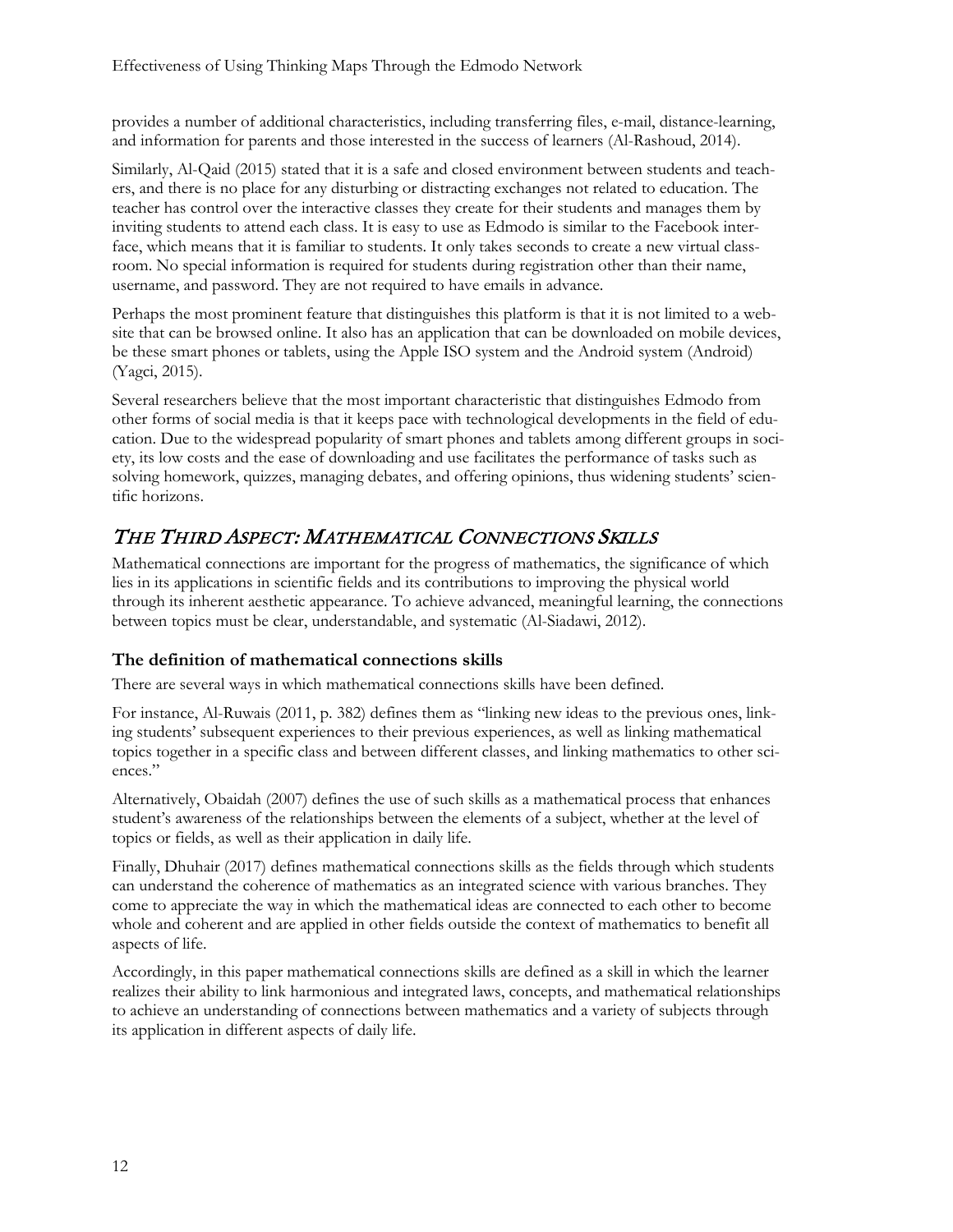#### **Mathematical connections skills**

Mathematical connections encompass a number of skills. The necessary requirements for achieving these are shown in Figure 2. These are based on those cited in the National Council of Teachers of Mathematics document issued in 2000, as well as in related literature and research (Al-Barakati, 2008; Abbas & Al-Absi, 2007; Abu Zaina, 2010; Badawi, 2007).



#### **Figure 2. Mathematical Connection coefficient**

(from Badr, 2010, p. 81, quoted from the Division of Curriculum and Instruction in Pinellas County Schools, 2006)

The National Council of Teachers of Mathematics document (NCTM, 2000, p. 274) listed the following three main skills:

- 1- Identifying and then using the relationships and connections among mathematical ideas.
- 2- Understanding ways of connecting mathematical ideas to form an integrated interdependent essence.
-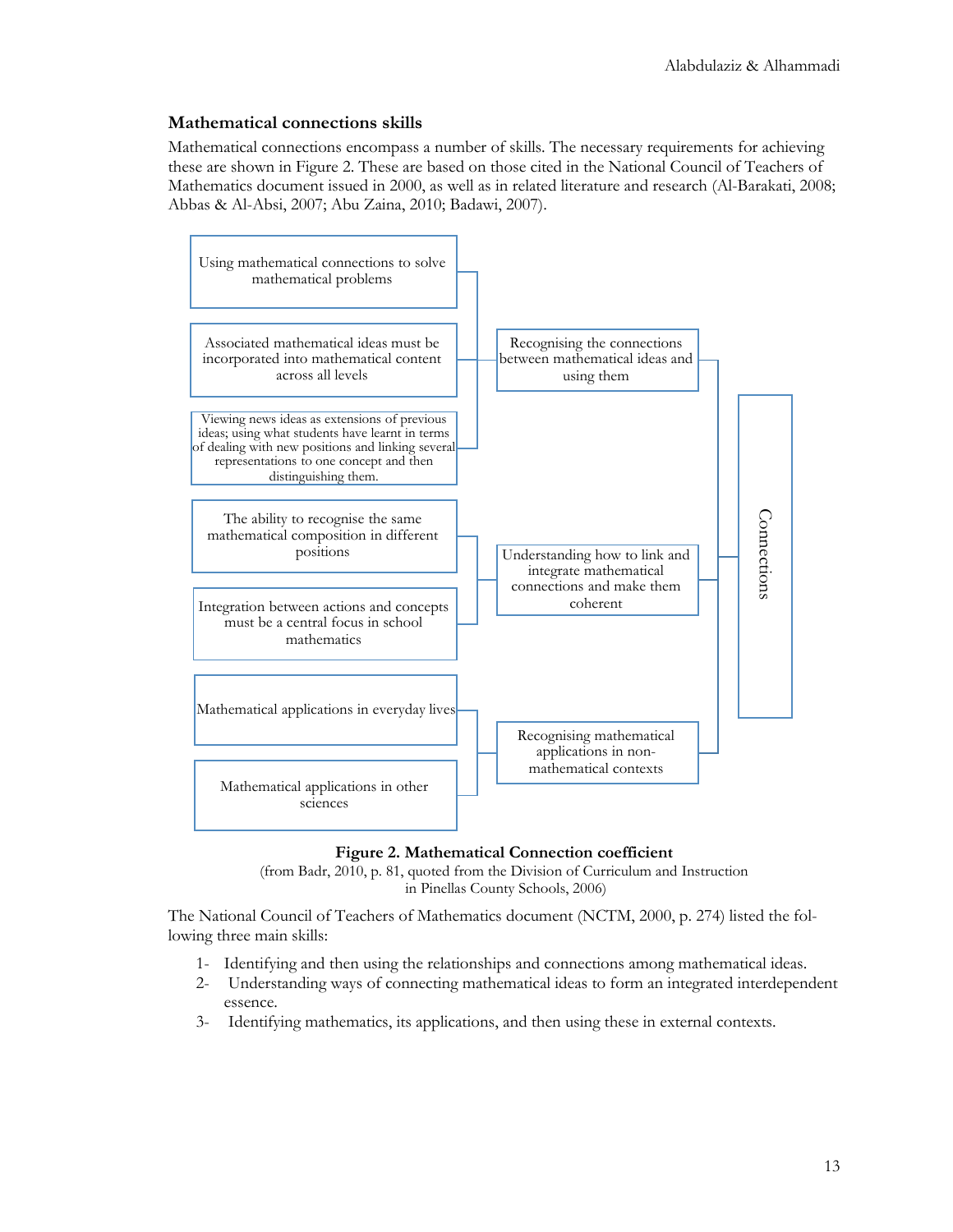#### **Importance of mathematical connections skills**

Al-Ruwais (2011) noted the importance and necessity of teaching that asserts the connection of mathematical ideas, facts, and actions and linking these to other mathematical ideas and specializations. In so doing students not only learn mathematics, they learn about its uses.

Asr (2006) explained mathematical connections as one of the components of mathematical power. It thus represents the evaluation side in that it shows the mathematical power inherent in realizing connections within and between levels of knowledge. In addition, connections between fields of mathematics, and between mathematics and other sciences, enable the learner to build or enhance a perception that is already based on the usefulness of mathematics.

Al-Tannah (2008) explained that one of the objectives of modern mathematics is to enhance connections between concepts and curriculum elements, as well as the connections among different fields of mathematics and between mathematics and other sciences. This enhances learners' perceptions of the usefulness and importance of mathematics. It also uses ideas, concepts, and general principles that explain the field of mathematics and connects its branches in an integral fashion.

The preceding discussion thus demonstrates the importance of mathematical connections skills in helping learners to know facts, laws, and theories in order to solve problems in real-life situations. Its importance is not limited to learning and teaching mathematics and its applications also includes those in all other school curricula.

#### **Role of the teacher in developing mathematical connections skills**

One of the main methods used to help students connect mathematical topics and ideas is to develop a favorable climate in the classroom that will encourage students to resolve questions and take advantage of solutions to recognize connections. The advanced nature of problems and a climate that encourages the use of mathematical ideas and the provision of mathematical tools all enhance students' ability to recognize the close connection between mathematics topics, and to recognize mathematics as a single unit (NCTM, 2000).

Mohammed (2015) stated that, according to the Standards of National Council for Mathematics Teachers (NCTM, 2000), it is possible for the teacher to build mathematical connections when teaching mathematics as follows:

- 1- Selecting mathematical problems, including mathematical ideas within school subjects.
- 2- Encouraging students to discover new mathematical ideas.
- 3- Helping students make connections between what is learned from mathematical concepts, generalizations, actions, ideas, and their use in solving mathematical problems.
- 4- Preparing and specifying mathematical examples that demonstrate to students the connections among mathematical subjects and other school subjects and daily life.
- 5- Creating multiple connections between mathematical branches.

Thus, the teacher has a significant role to play in developing mathematical connections skills and academic achievement by encouraging students to think about and solve problems they face in their everyday life. They can enable mathematics students to view themselves as an integrated cognitive unit in all aspects of their scientific and practical life.

## **REVIEW OF LITERATURE**

## THE FIRST ASPECT: STUDIES THAT DISCUSS THINKING MAPS

Khalil (2008) explored the impact of using thinking maps on developing achievement and the deep, motivational understanding of students in a science subject in Egypt. The researcher used the experi-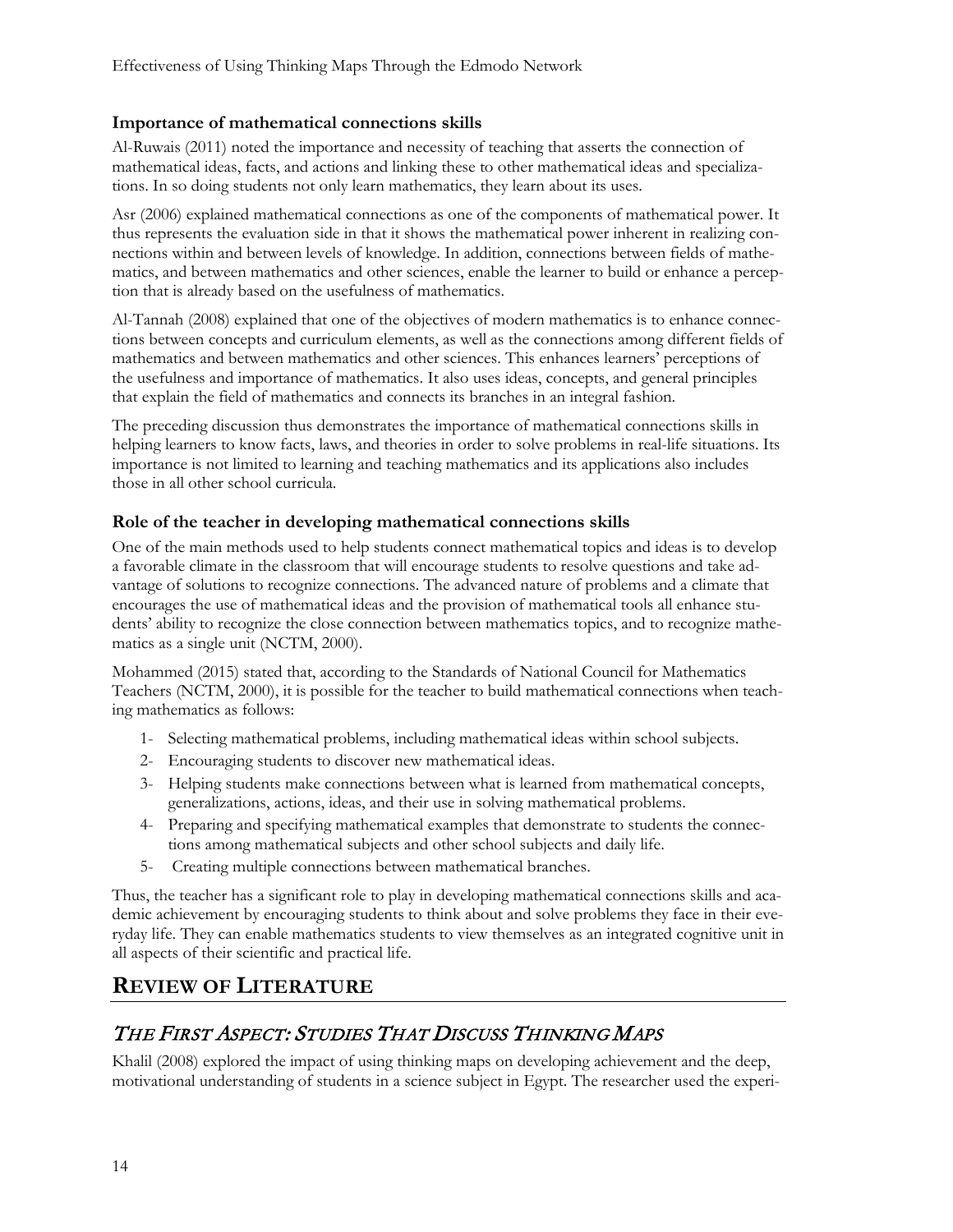mental approach based on the design of pre and post the experimental processors. The sample comprised 80 students from fifth-grade primary school, who were then divided into two groups: control group and experimental group. Each group contained 40 students. The results revealed significant differences between the average scores of the experimental group and the control group in postachievement test, its different levels, the deep- level comprehension test, and the scale of achievement motivation, all in favor of the experimental group.

Fatah Allah (2011) aimed to reveal the impact of thinking maps based on integration in developing achievement in a science subject, critical thinking, and a move towards cooperative work among middle school students in the Kingdom of Saudi Arabia. The sample comprised 73 students divided into two groups: 37 students in the experimental group and 36 students in the control group. To achieve the study objectives, the researchers used the following tools: Critical thinking Test, Academic Achievement Test, The scale of cooperative work tendency. The results showed there were significant differences between the mean scores of both groups and in the post-application of the critical thinking test for the experimental group.

Beni Mosa (2011) conducted a study aimed at identifying the effectiveness of using thinking maps in developing the skills of mathematical proof, creative thinking, and achievement in engineering among first-year secondary school students in Egypt. The sample comprised 70 students divided into two experimental and control groups. To achieve the study objectives, the researcher prepared and applied the following tools (achievement test, mathematical proof skills test, creative thinking test). The results showed there were significant differences between the average grades of students in the experimental group and the control group in the remote application of all three tests in favor of the experimental group.

A study by Lopez (2011) aimed to identify the effect of the cognitive model and thinking maps on developing the academic language of English language students. The researcher used the experimental approach, the sample comprised two groups, one of which was "experimental" and was subjected to training in the use of the cognitive model and thinking maps, and the other was a "control". The sample was chosen from seven schools (three primary schools, two middle schools, and two secondary schools) in New York City. The results revealed that in schools where teachers used the cognitive model and thinking maps, students exhibited substantial improvements in their English language ability and outperformed peers whose teachers did not use the cognitive model and thinking maps.

Ali (2012) aimed to build a strategy based on thinking maps to develop reflective thinking skills and high-level thinking skills among secondary school students learning chemistry in the Kingdom of Saudi Arabia. The sample comprised second-year secondary school students in Riyadh (experimental group) and in Ha'il (control group). Three classes from three schools in each city were randomly selected. To achieve the objectives of the study, the researcher designed the student and teacher guide based on the thinking maps strategy. They also developed a test to measure reflective thinking skills and a test to measure high-level thinking skills. The results showed that the Thinking Maps strategy was effective in developing reflective thinking skills and high-level thinking skills among second-year secondary school students.

Babtain (2012) determined the effectiveness of using thinking maps to teach science on developing achievement and creative thinking among first-year middle school students in the city of Makkah Al-Mukarramah. To achieve the goal of the study, the researcher used the experimental approach, and the sample of 118 students was divided into two groups: 60 control female students and 58 female experimental students. The results showed there were significant differences between the average scores of both groups in post-application of the achievement test and creative thinking in favor of the experimental group.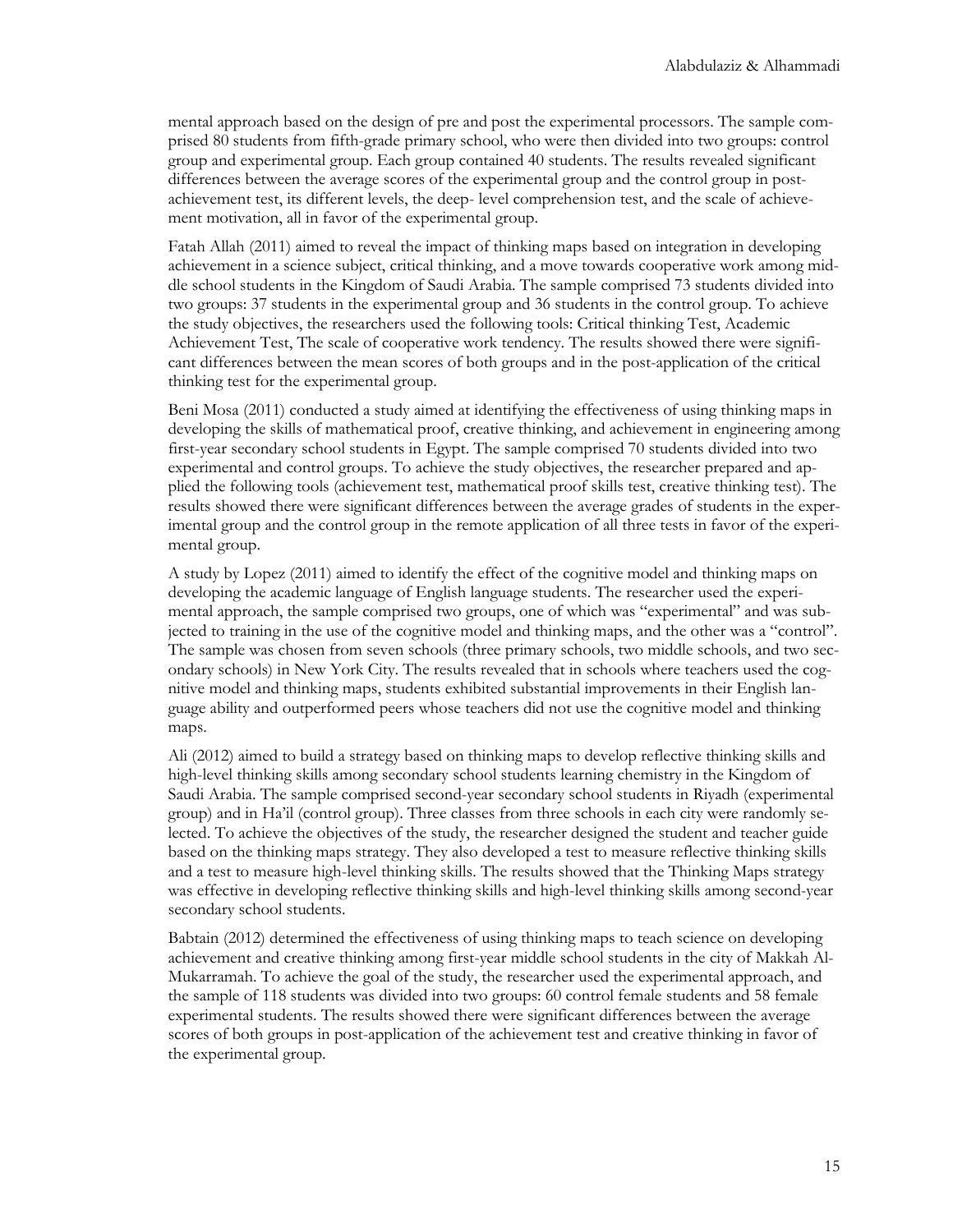Alrifai (2014) investigated the effect of a thinking maps strategy on chemistry achievement and developing mental skills for third-year middle school students. The researcher used the experimental approach. The sample comprised 36 students in the third-year middle school who learnt using thinking maps and a control group who learnt using the traditional method. The results showed that using a thinking maps strategy to teach chemistry increased educational achievement and the development of mental skills among students.

Finally, Sharaf (2016) aimed to identify the effectiveness of thinking maps in teaching engineering for developing some habits of mind and visual thinking skills among middle school students. The researcher employed an experimental approach with two equivalent groups. The sample comprised 74 female students divided into two equal groups (experimental and control) of 37 female students. The results showed there was a significant difference (0.01) between the average grades of students in both groups in the post-application of each scale in favor of the experimental group. The results also showed a statistically significant difference (0.01) between the average grades of the experimental group students in the pre and post applications of the scale in favor of the experimental group.

#### **General comments on these studies**

#### **General commentary on studies dealing with the first aspect "Studies That Discuss Thinking Maps"**

Table 2 shows general comments on the first aspect ''studies that discuss thinking maps'' in terms of the variables, study goals, the method used, the research sample, the research tools, and the results.

| In terms of         | General comments on these studies                                                                                                                                                                                                                                                                                                                                                                                                                                                                                                                                                                                                                                                                                                               |
|---------------------|-------------------------------------------------------------------------------------------------------------------------------------------------------------------------------------------------------------------------------------------------------------------------------------------------------------------------------------------------------------------------------------------------------------------------------------------------------------------------------------------------------------------------------------------------------------------------------------------------------------------------------------------------------------------------------------------------------------------------------------------------|
| The Variables       | The current research is similar to previous studies in considering<br>achievement as a dependent variable                                                                                                                                                                                                                                                                                                                                                                                                                                                                                                                                                                                                                                       |
| <b>Study Goals</b>  | Several studies (Ali, 2012; Babtain, 2012; Beni Mosa, 2011; Fatah<br>Allah, 2011; Sharaf, 2016) explored the effect of thinking maps<br>(creative, visual, cogitative, and innovative thinking) on develop-<br>ing achievement. Lopez's (2011) study explored the impact of<br>the cognitive model and thinking maps on the development of<br>academic language among English language students, while<br>Sharaf (2016) aimed to identify the effectiveness of thinking<br>maps in developing habits of mind and visual thinking skills<br>when teaching engineering. Other studies (Alrifai, 2014; Khalil,<br>2008) aimed to determine the effectiveness of thinking maps in<br>developing achievement, mental skills, and deep understanding. |
| The Method Used     | Most of the previous studies agreed on the use of an experi-<br>mental approach.                                                                                                                                                                                                                                                                                                                                                                                                                                                                                                                                                                                                                                                                |
| The Research Sample | The current research is similar to several other researchers (Al-<br>rifai, 2014; Babtain, 2012; Fatah Allah, 2009; Sharaf, 2016) in<br>choosing a sample of middle school students. It, therefore, is not<br>similar to those researchers (Ali, 2012; Beni Mosa, 2011) who<br>chose a sample from secondary school students; Khalil (2008),<br>who chose a sample from primary school students; and Lopez<br>(2011), who chose a sample from various grades (primary, mid-<br>dle, and secondary).                                                                                                                                                                                                                                             |
| The Research Tools  | The tools used in previous studies varied according to their ob-<br>jectives; however, all used achievement tests (pre and post).                                                                                                                                                                                                                                                                                                                                                                                                                                                                                                                                                                                                               |

**Table 2. General comments on the first aspect**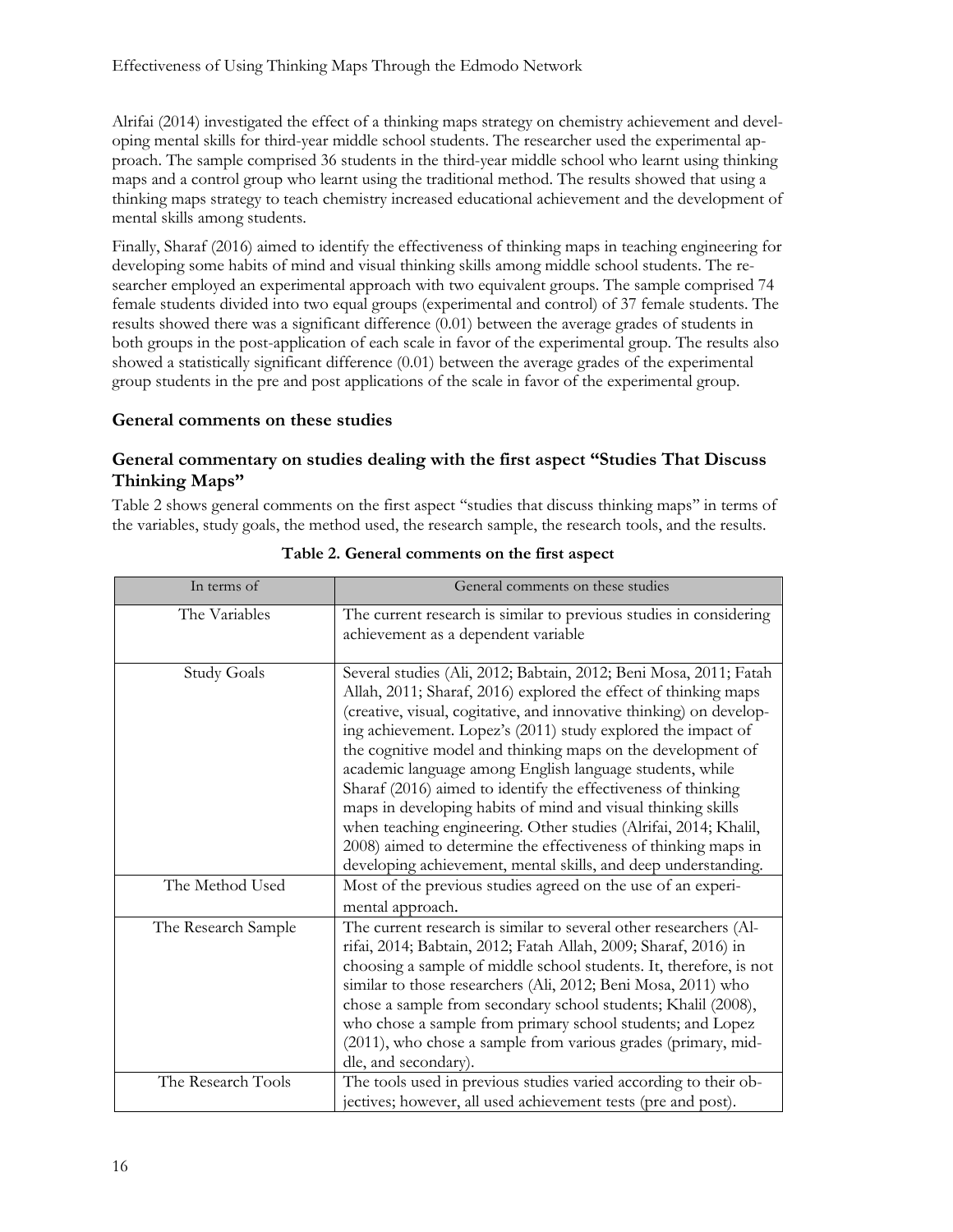| In terms of | General comments on these studies                                                                                                                          |
|-------------|------------------------------------------------------------------------------------------------------------------------------------------------------------|
| The Results | All previous studies have shown the effectiveness of using the<br>Thinking Maps strategy to raise the level of educational attain-<br>ment among students. |

## THE SECOND ASPECT: STUDIES COVERED IN THE EDMODO NETWORK

Mei (2012) conducted a study in Japan to unveil the role of electronic educational platforms based on the internet in collaborative learning, mapping, and collaborative learning based on computer. To achieve the goals of the study, the electronic educational platforms was used through the collaborative learning. The sample comprised 68 male and female students divided into two groups, (experimental and control). The results showed that the electronic educational platforms played a positive role in supporting and enhancing interaction and cooperation between students and improving their cognitive capabilities and organizational strategies. The results also indicated that the electronic educational platform contributes to developing students' abilities through class interaction and the exchange of information through collaborative and constructive learning.

Thongmak (2013) studied the effect of learners' characteristics in adopting the Edmodo tool. The aim was to enhance co-operation between classrooms based on the model of technology acceptance. Employing a descriptive method, the sample comprised 182 female and male students at a Thailand university. A questionnaire was administered by the researchers that contained eight factors, including perceived benefit, perceived use easiness, and behavioral intention to use technology. Among the most important results were that "perceived use easiness", "perceived benefit", and teacher attributes were all determinants that affected learners' intention to use Edmodo.

A study by Al-Mutairi (2015) aimed to identify the effectiveness of the flipped classroom strategy by using the Edmodo educational platform to develop self-learning skills and academic achievement in first year biology students at secondary schools. To achieve the objectives of the study, the researcher employed the experimental approach in its quasi-experimental design, based on a pre and post design for two (experimental and control) groups. The sample comprised 62 students who were randomly selected (32 in the experimental group and 30 students in the control group) from first-year secondary school students in the joint program for the curriculum system in the governorate of Unaizah in the Kingdom of Saudi Arabia for the academic year 2015. The results showed there was a significant difference (0.01) between the mean grades of both groups in all dimensions, and the total score, all in favor of the experimental group.

Al-Muqrin (2016) aimed to identify the effect of e-learning using the learning management system (Edmodo) on achievement in biology at knowledge-related levels (remembering and understanding) among second-year secondary school female students in Riyadh. A quasi-experimental approach was applied. The sample comprised 54 female students from the second semester 2015/2016, who were divided into two groups: experimental and control, with 27 students in each group. The results showed there were significant differences between the averages of both groups in post achievement at the level of remembering in favor of the control group, and no statistically significant differences between the average between both groups in post achievement at the level of understanding. The results also showed there were no significant differences between the averages of both groups in postachievement, nor between the mean of the pre and post direction for the experimental group.

Al-Johani (2016) explored the opinions of postgraduate behavioral education students towards future use of the Edmodo educational platform. The study was conducted in the first semester of the academic year 2015/2016 with a sample of 24 female postgraduate students at the Faculty of Education at Taibah University. The Technology acceptance model was used to construct the study tool. The results showed there was a significant relationship between the trend of postgraduate female students towards the use of the Edmodo platform and their behavioral intentions regarding future use, as well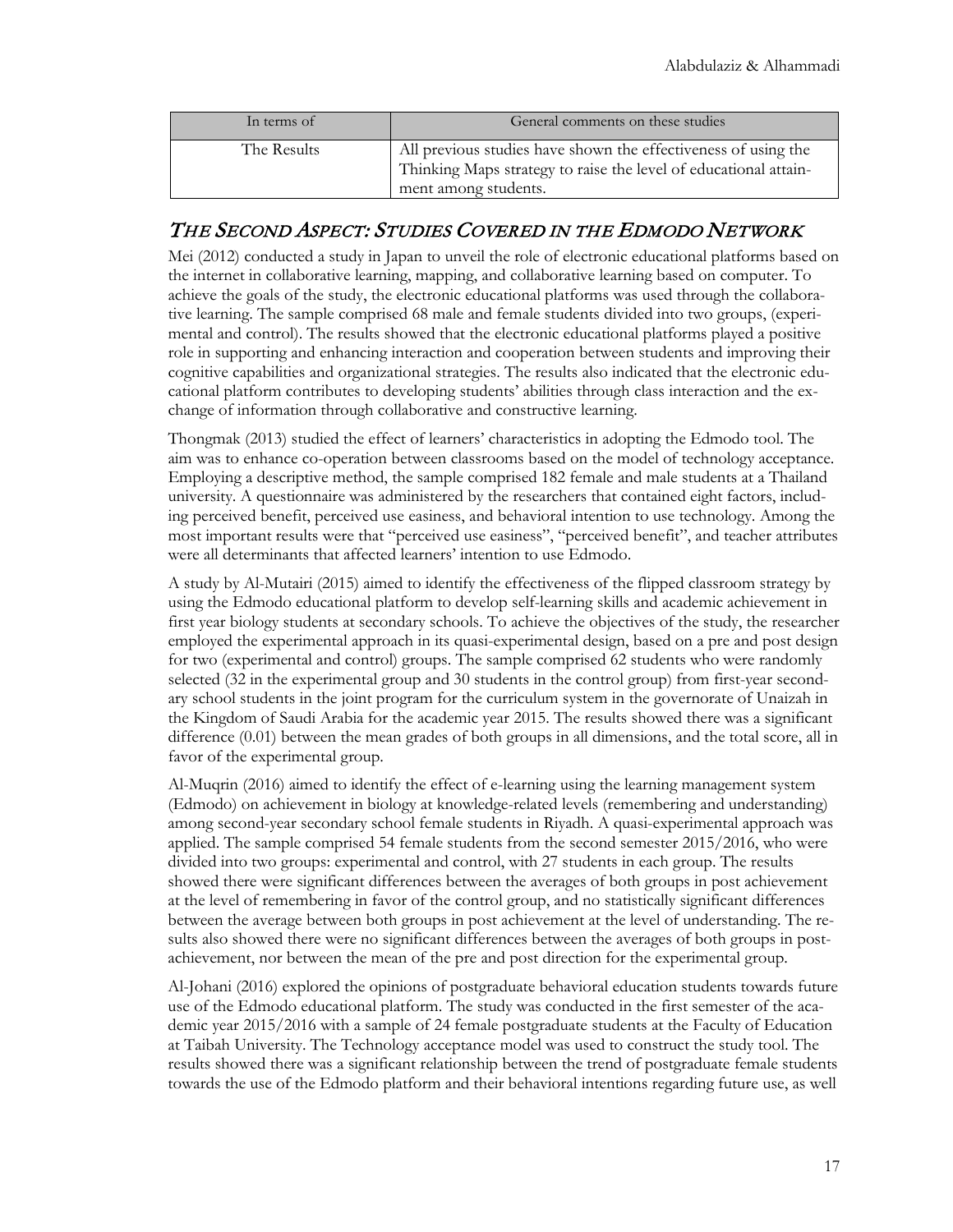as between the perceived benefit and perceived self-efficacy and trend towards using the Edmodo educational platform.

Dashti (2017) aimed to measure the attitudes of a female teacher towards the learning management system through the use of the Edmodo application management system among students at the college of education, Kuwait University. A quasi-experimental design was employed in which the researcher used the Edmodo application with 107 female students. First, the researcher trained students in its use from the beginning of the academic year 2016/2017. The researcher then designed a questionnaire to assess the outcomes. The results showed Edmodo helped the female student teacher to communicate with the course professor and her female student colleagues and also enabled students to submit assignments at any time and from anywhere. The results also showed that the degree to which the female student teacher used Edmodo, and the specialization and the study units passed, have an impact on students' use of a learning management system in the future.

Finally, Al-Jasser (2018) aimed to identify the impact of using Edmodo on academic achievement in an English language course for fourth-grade primary school female students and to identify these student's attitudes towards e-learning and its effect on reducing their level of shyness. A quasi-experimental design was used, comprising pre- and post-measurement scores on tests taken by two groups, one of which was the control and the other was the experimental group. The results showed no significant and educational effect of using Edmodo in teaching the English language on the development of achievement among fourth-grade students, and no significant differences between the groups and the control group in the direction towards learning English language. However, the results confirmed that the students of the experimental group were less shy than the control group after using Edmodo.

#### **General commentary on studies dealing with the second aspect ''Studies Covered in the Edmodo Network''**

Table 3 shows general comments on the second aspect ''Studies Covered in the Edmodo Network'' in terms of the variables, study goals, the method used, the research sample, the research tools, and the results.

| In terms of        | General comments on these studies                                                                                                                                                                                                                                                                                                                                                                                                                                                                                                                                                  |
|--------------------|------------------------------------------------------------------------------------------------------------------------------------------------------------------------------------------------------------------------------------------------------------------------------------------------------------------------------------------------------------------------------------------------------------------------------------------------------------------------------------------------------------------------------------------------------------------------------------|
| The Variables      | The current research is similar to that of previous studies in consider-<br>ing achievement as a dependent variable.                                                                                                                                                                                                                                                                                                                                                                                                                                                               |
| <b>Study Goals</b> | Several studies aimed to identify the impact of using the Edmodo net-<br>work on academic achievement among students (Al-Jasser, 2018; Al-<br>Muqrin, 2016; Al-Mutairi, 2015). Others aimed to identify the impact<br>of using the Edmodo network on collaborative learning, (Mei, 2012;<br>Thongmak, 2013). In addition, Dashti (2017) aimed to identify the im-<br>pact of using the Edmodo network on faculty staff members. Finally,<br>Al-Johani (2016) investigated the views of postgraduate students to-<br>wards the use of the Edmodo educational network in the future. |
| The Method Used    | The current research is similar to Al-Mutairi (2015) in its use of an ex-<br>perimental approach in its quasi-experimental design. It not similar to<br>other researchers (Al-Muqrin, 2016; Dashti, 2017; Al-Jasser, 2018) who<br>used a quasi-experimental design and Thongmak (2013) who used a de-<br>scriptive method.                                                                                                                                                                                                                                                         |

| Table 3. General comments on the second aspect |  |  |  |
|------------------------------------------------|--|--|--|
|------------------------------------------------|--|--|--|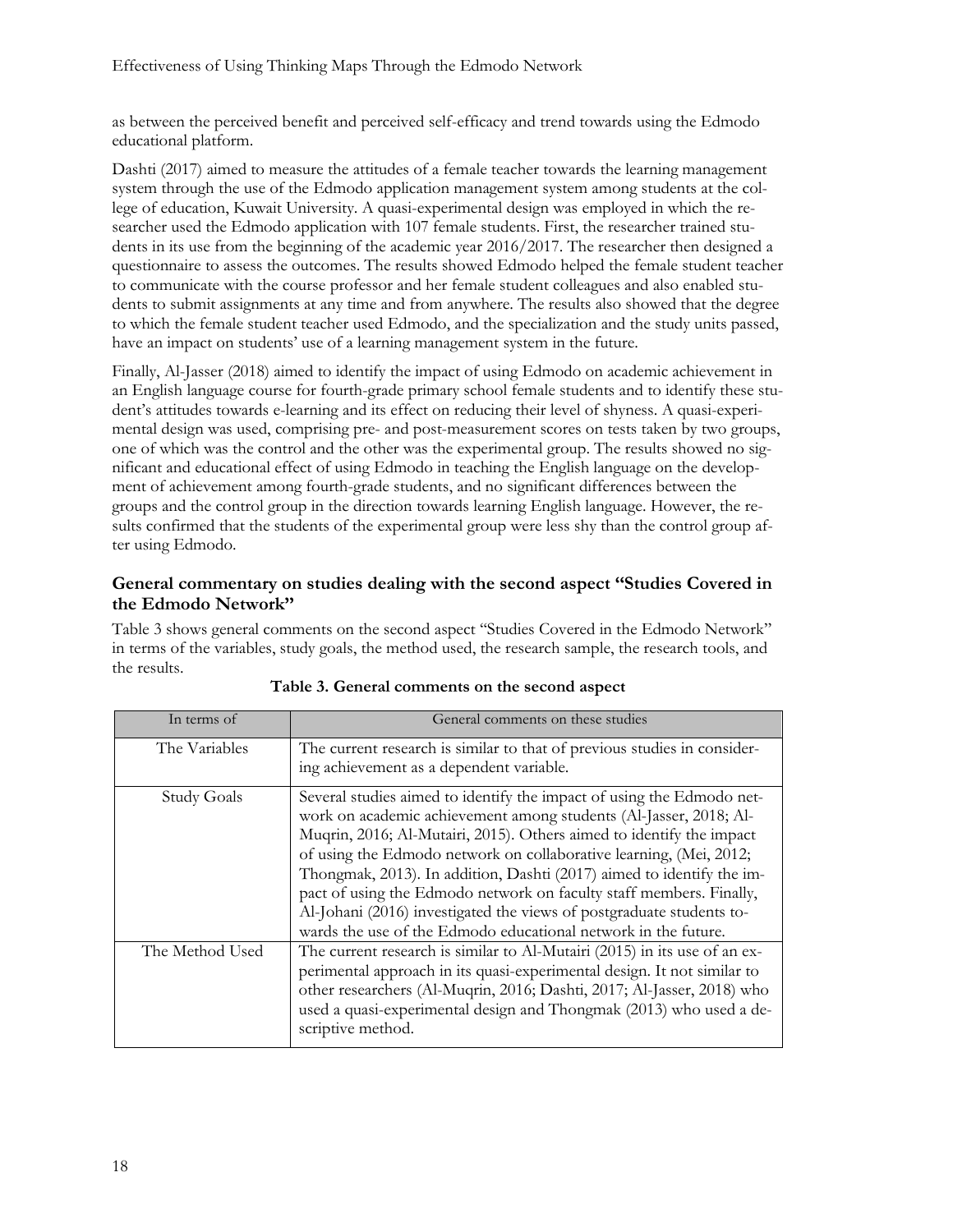| In terms of         | General comments on these studies                                                                                                                                                                                                                                                                                                                                                                                                              |
|---------------------|------------------------------------------------------------------------------------------------------------------------------------------------------------------------------------------------------------------------------------------------------------------------------------------------------------------------------------------------------------------------------------------------------------------------------------------------|
| The Research Sample | The current research differs from Thongmak (2013), Al-Johani,<br>(2016), and Dashti, (2017) in not choosing undergraduate stu-<br>dents; Al-Jasser (2018), in not choosing a sample primary school<br>students; Mei (2012) in not recruiting students from different lev-<br>els of education (primary, intermediate, and secondary); and Al-<br>Mutairi (2015 and Al-Muqrin (2016) in not selecting a sample of<br>secondary school students. |
| The Research Tools  | The tools used in previous studies varied due to differences in their ob-<br>jectives; nevertheless, all agreed to use the Edmodo network. The cur-<br>rent study is consistent with previous studies in developing the aca-<br>demic achievement of students. The current study differed from previ-<br>ous studies in its reliance on using the Thinking Maps strategy via the<br>Edmodo Network to develop mathematical connections skills. |
| The Results         | Some of the results of previous studies showed that the Edmodo net-<br>work plays an effective role in developing the achievement of students<br>at all academic levels, as shown by the superiority of experimental<br>groups over the control groups in the post-tests that were conducted.                                                                                                                                                  |

## THE THIRD ASPECT: STUDIES ON THE DEVELOPMENT OF ACHIEVEMENT AND MATHEMATICAL CONNECTIONS SKILLS

Al-Kharusi (2008) aimed to investigate the effect of using a teaching strategy based on mathematical representations and connections on mathematical achievement and reasoning among third-year middle school students in Muscat. An experimental approach was employed. The sample comprised 122 tenth grade students, 61 for the experimental group and 61 for the control group. The most notable results were significant differences between the average grades of female students in both groups in both the achievement test and the mathematical thinking test in favor of the experimental group.

Al-Barakati (2008) aimed to determine the effect of teaching using Multiple-Intelligences and Six Hats Strategies on achievement, communication, and mathematical connections among third-year middle school students in Makkah Al-Mukarramah. The sample comprised 95 students divided into four groups: three of which were experimental and the fourth a control. The results showed there were significant differences between the two groups in terms of academic achievement, levels of remembering, application, imagination and composition, and mathematical connectivity, all in favor of the experimental group.

Al-Agha (2012) investigated the effect of teaching a proposed unit based on mathematical links in the development of critical thinking skills and on assessing the scientific value of mathematics. An experimental approach was employed. The sample comprised 65 second-year secondary school students. Following the teaching of the proposed unit and the application of its tools, significant differences were found between the average grades of female students in both groups in post-application of the scale for assessing the scientific value of mathematics. These were in favor of the experimental group.

Al-Saidi (2012) aimed to determine the effectiveness of a program based on several metacognitive strategies used in teaching mathematics on the development of mathematical connections skills and the ability to solve life problems among middle school students. The researcher employed an experimental approach and the sample was randomly selected. The sample comprised 130 first-grade primary students in Qalyubiyya Governorate, who were divided into two groups; one of which was experimental (65 students) and the other was a control (65 students). The results showed there were significant differences between the average grades of students in both groups in the post-application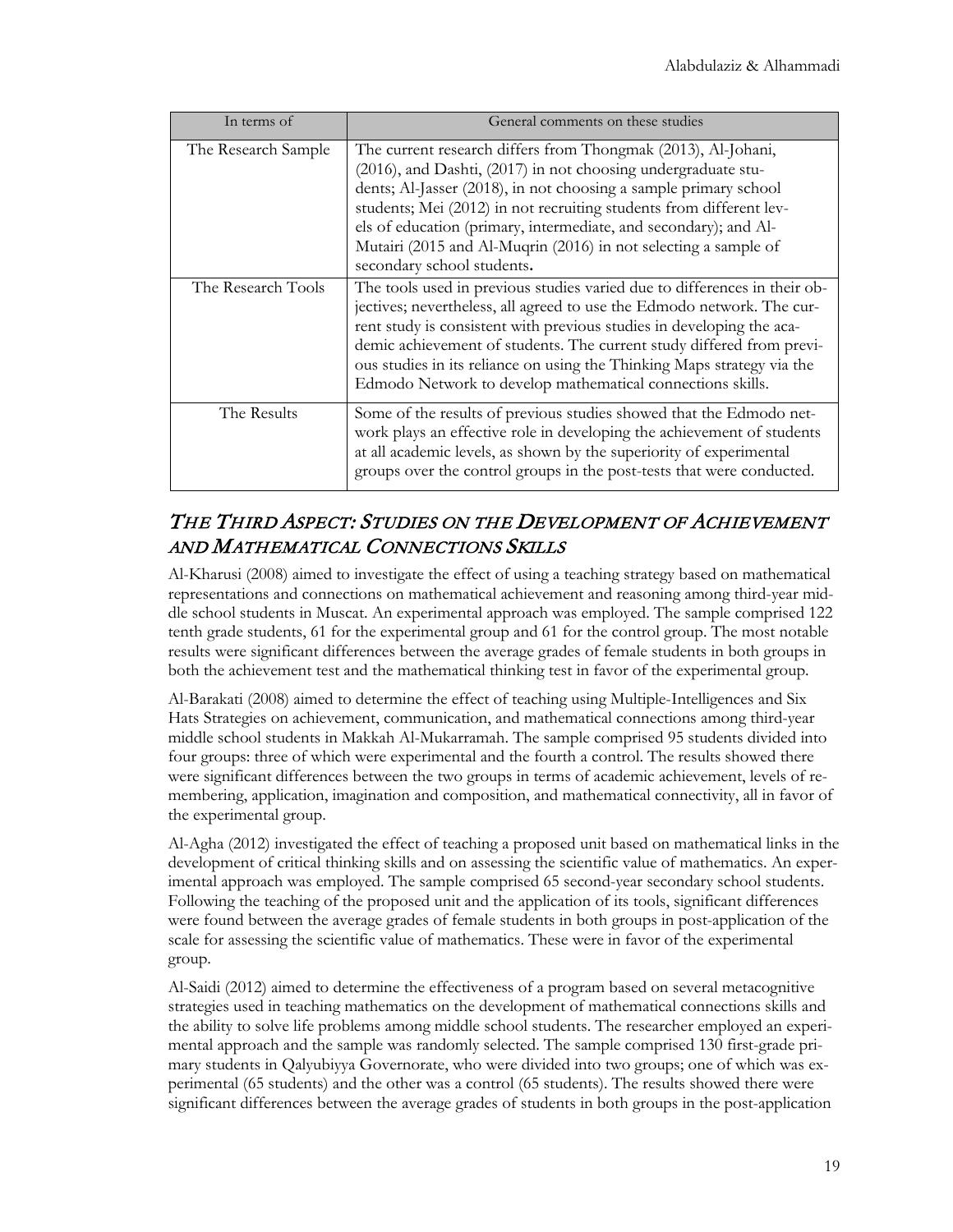of the mathematical connections test as a whole and its sub-skills, and in the test of solving life problems. These were all in favor of the experimental group.

Mohammed (2015) conducted a study aimed at identifying the effectiveness of teaching a statistics unit based on mathematical representations and connections on the development of statistical thinking skills, achievement, and retaining results among second-year middle school students in Fayoum Governorate. The researcher used an experimental approach and the sample comprised 70 students divided into two groups: an experimental group of 36 female students and a control group of 34 female students. The results showed there were statistically significant differences in favor of the experimental group in the post-application of both tests, and statistically significant differences in favor of the experimental group in the results of the deferred achievement test.

Youssef (2015) investigated the effect of a self-organized problem-based learning strategy on the development of mathematical connections skills and mind habits among first-year middle school students. An experimental design was employed and the sample comprised 65 first-year middle school students: 32 in a control group and 33 in an experimental group. The results demonstrated the effectiveness of a self-organized learning strategy based on the development of mathematical connections skills and several mind habits. A significant positive relationship was also found between students' habits of mind and mathematical connections skills.

A study by Al-Nuaimi (2016) aimed to determine the effect of using the GeoGebra program on the development of mathematical connections skills among first-year secondary school students in Riyadh. To achieve the objective of the study, the researcher employed the experimental approach in its quasi-experimental design consisting of a pre and post-test completed by both experimental and control groups. The sample comprised 70 female first-year secondary school students in Riyadh for the year 2015/2016. The results showed there were significant differences (0.01) between the mean scores of students in both groups in the post-application of the test of mathematical connections skills (to identify the relationships and links between mathematical ideas and their use, how mathematical ideas relate to each other in order to produce an integrated and interconnected whole, to identify mathematics and its applications in a context outside of mathematics) in favor of the experimental group.

Al-Sidawi and Khazal (2017) conducted a study to investigate the effect of using the similarities strategy on the development of mathematical connections skills among primary school students. To achieve the objective of the study, the two researchers employed a quasi -experimental approach. The two researchers prepared a unit of study based on the similarities strategy, the content of which was selected from a mathematics book for fourth-year primary school students in Iraq entitled: "Plural". This was taught to a sample of 40 students. The results showed there was a significant difference in students' grades on the mathematical connections test between the pre and immediate post-test for the sake of the immediate post-test. There is no statistically significant difference in the grades of students on the mathematical connections test between immediate post-test and the postponed posttest.

#### **General commentary on studies dealing with the third aspect "Studies on the Development of Achievement and Mathematical Connections Skills"**

Table 4 shows general comments on the third aspect "Studies on the Development of Achievement and Mathematical Connections Skills" in terms of the variables, study goals, the method used, the research sample, the research tools, and the results.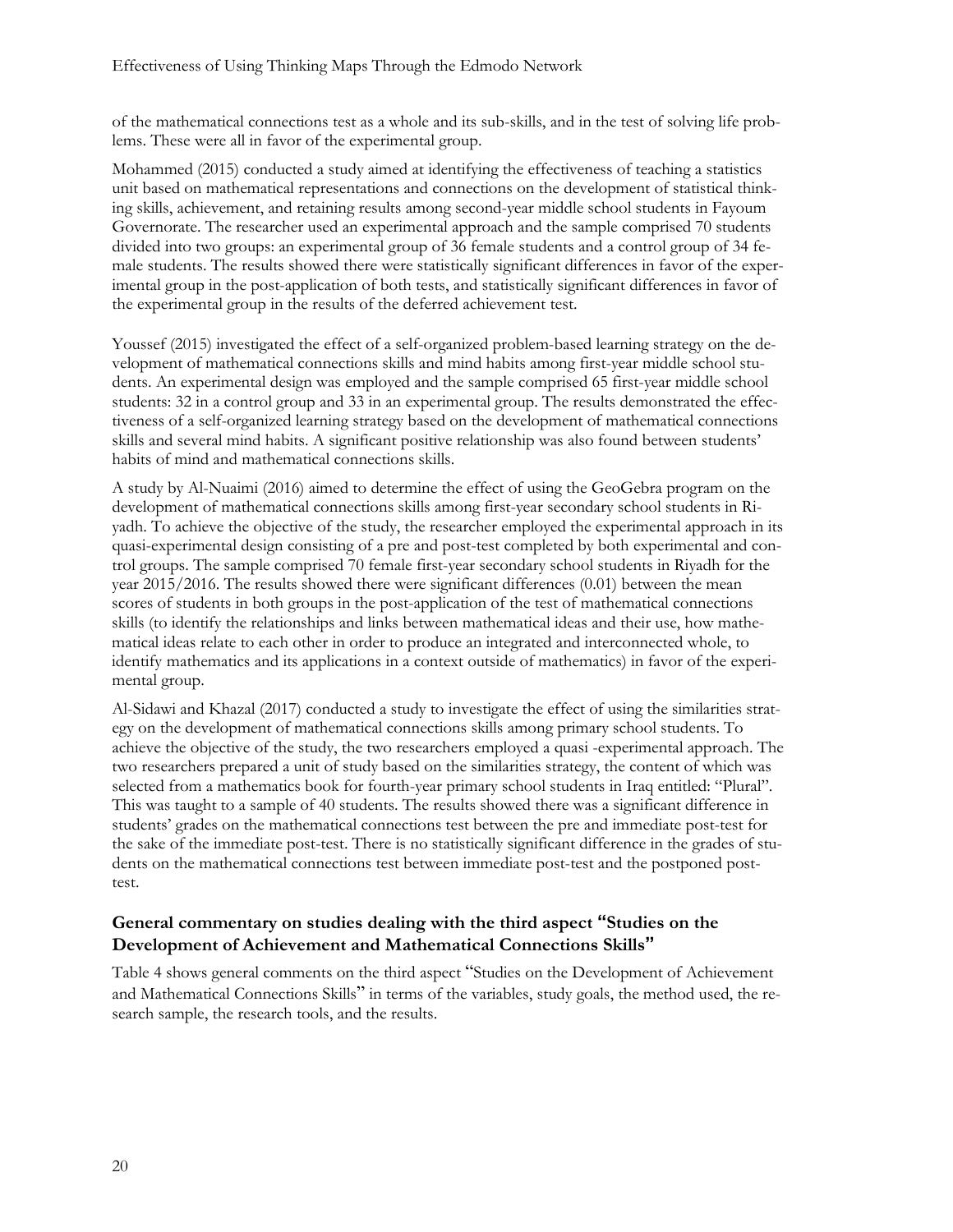| In terms of         | General comments on these studies                                                                                                                                                                                                                                                                                                                                                                                 |
|---------------------|-------------------------------------------------------------------------------------------------------------------------------------------------------------------------------------------------------------------------------------------------------------------------------------------------------------------------------------------------------------------------------------------------------------------|
| The Variables       | The current research is similar to that of previous studies in that<br>mathematical connections skills is a dependent variable.                                                                                                                                                                                                                                                                                   |
| <b>Study Goals</b>  | Several studies have identified an effect on developing achievement<br>and mathematical connections skills (Al-Barakati, 2008; Al-Kharusi,<br>2008; Mohammed, 2015).                                                                                                                                                                                                                                              |
| The Method Used     | The current research is similar to Al-Nuaimi (2016) in using an exper-<br>imental approach in its quasi-experimental design. It is not similar to<br>other researchers (Al-Kharusi, 2007; Al-Barakati, 2008; Al-Agha,<br>2012; Al-Saidi, 2012; Mohammed, 2015; Youssef, 2015) who used an<br>experimental approach and Al-Sidawi and Khazal (2017) who used a<br>quasi-experimental design.                       |
| The Research Sample | The current research agrees with Al-Barakati (2008), Al-Saidi (2012),<br>Mohammed (2015) and Youssef (2015) in recruiting a sample of mid-<br>dle school students. It disagreed with Al-Sidawi and Khazal (2017)<br>who recruited a sample of primary school students and several other<br>researchers (Al-Kharusi, 2007; Al-Agha, 2012; Al-Nuaimi, 2016) who<br>recruited a sample of secondary school students. |
| The Research Tools  | The current study follows Al-Kharusi (2008), Al-Barakati (2008), and<br>Mohammed (2015) in using test of mathematical connections skills<br>and an achievement test. All studies have confirmed the effectiveness<br>of mathematical connections in raising the level of academic achieve-<br>ment among students.                                                                                                |
| The Results         | Some of the previous studies have demonstrated the development of<br>mathematical interdependence skills among students taught mathe-<br>matics. This has been shown in the superior scores of experimental<br>groups in the post-tests compared with control groups taught by the<br>traditional methods.                                                                                                        |

### GENERAL COMMENT ON PREVIOUS STUDIES

The current study is similar to some of the previous studies on the effectiveness of thinking maps in increasing the development of achievement and thinking skills among students. However, it differs in that it explores the effectiveness of thinking maps via the Edmodo network in increasing the development of achievement and mathematical interdependence skills of middle school students.

Although the tools employed varied in previous studies, most performed the pre- and post-test. This study therefore did likewise.

The samples varied among previous studies, some of them encompassing primary, or middle, or secondary or university stages, and some of them covering all stages (primary, middle, secondary). The sample for the current study consists only of second-year middle school students.

Most previous studies have identified the effect of thinking maps on developing achievement and thinking skills, whereas in this study the focus is on the effectiveness of thinking maps via the Edmodo network in developing the achievement and mathematical interdependence skills of middle school students.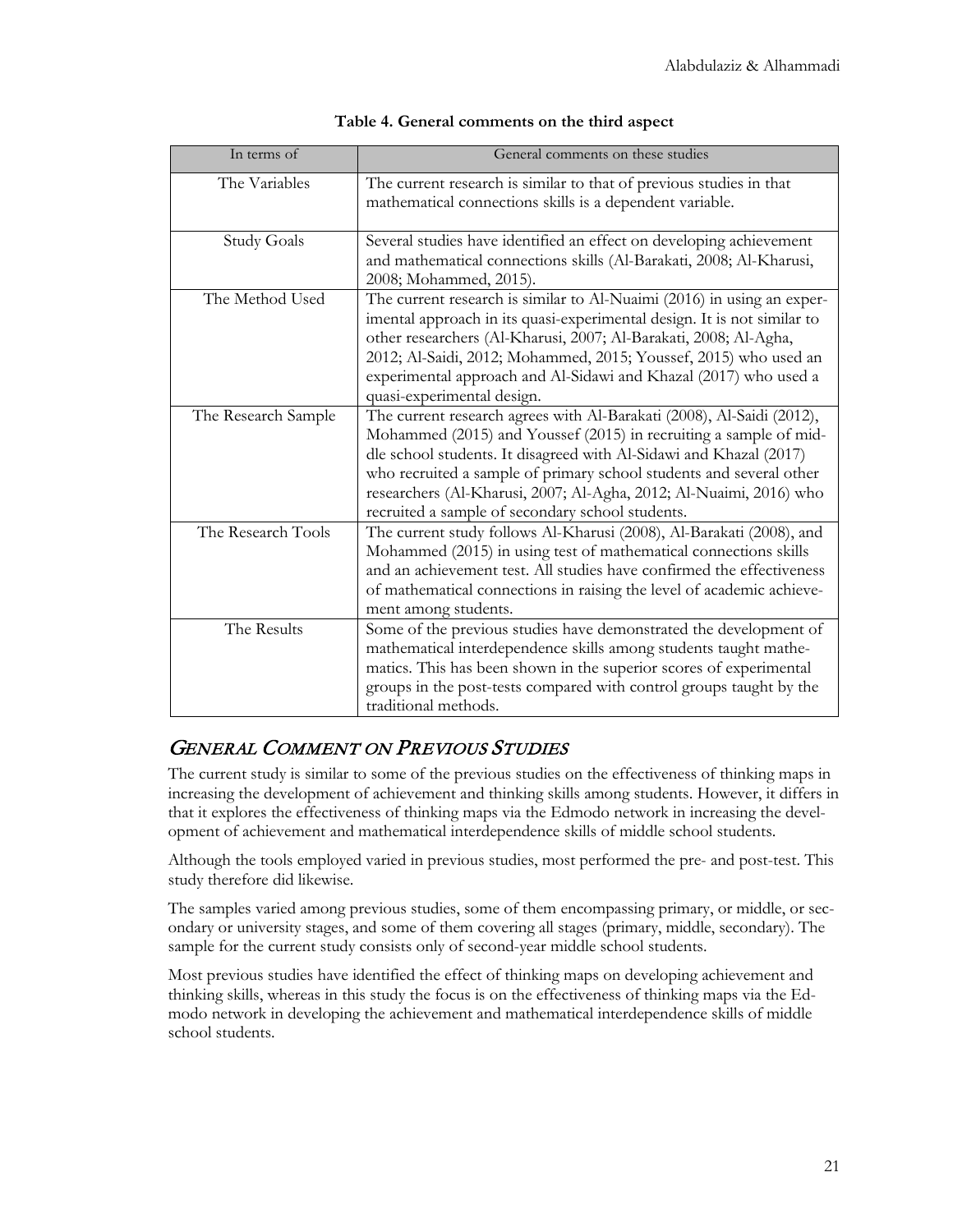#### **The benefits derived from previous studies**

- 1- The current study benefited from previous studies in developing the idea for the study, developing a general view in the topic, choosing an appropriate and suitable approach for this study (quasi-experimental), and in developing the theoretical framework.
- 2- The results of several previous studies have shown the positive effect of using a thinking maps strategy via the Edmodo platform on enhancing achievement among students.
- 3- The current study also differs from previous studies in that its general goal was to determine the effectiveness of using a thinking maps strategy via the Edmodo network to develop achievement and mathematical interdependence skills among middle school students.
- 4- This study benefited from previous studies in arranging and organizing the theoretical framework and supporting it with the most prominent results and various procedural definitions.
- 5- They gave us the chance to identify the appropriate research sample in a correct manner.
- 6- The current study benefited from previous studies in building, designing, and tuning research tools to achieve the research objectives.
- 7- They helped us to choose appropriate statistical methods to the nature of the research.
- 8- The researchers tried to analyze, interpret, and discuss the results of the previous studies and linking them with the results of the current research.

## **METHODOLOGY**

### RESEARCH PROCEDURES

This section describes the research methodology employed, the sample, and the experimental processing material and research tools used in terms of their construction, including assessment of their validity and reliability. This section also includes a description of the procedures undertaken by researchers in applying the research tools, and the statistical methods used to calculate the reliability of tools and analyze the results.

#### **First: Research methodology**

To achieve the research objectives, the experimental approach in its quasi-experimental design was employed which is based on applying pre and posttest to two equal groups: one experimental and the other control.

#### **Second: Research community**

The research community consisted of all second-year middle school students in Dammam for the first semester of the academic year 2019.

The Research Sample: The researchers utilized two types of samples:

#### *A. Exploratory sample:*

The exploratory research sample completed the achievement development test and the mathematical interdependence skills to ensure honesty and consistency among the respondents. The sample comprised 42 second-year middle school students in Dammam, all of whom were intentionally chosen. Achievement development was tested on Tuesday, 24\9\2019. On Wednesday, 25/9/2019 the mathematical connections test was administered. After 15 days, the same students undertook the tests again on Wednesday  $9\10\2019$  and Thursday  $10\10\2019$ , respectively.

#### *B. The primary sample:*

The research sample consisted of a purposive sample of second-year middle school students of the East Dammam office in the General Administration in the Eastern Region. This school was chosen for two reasons: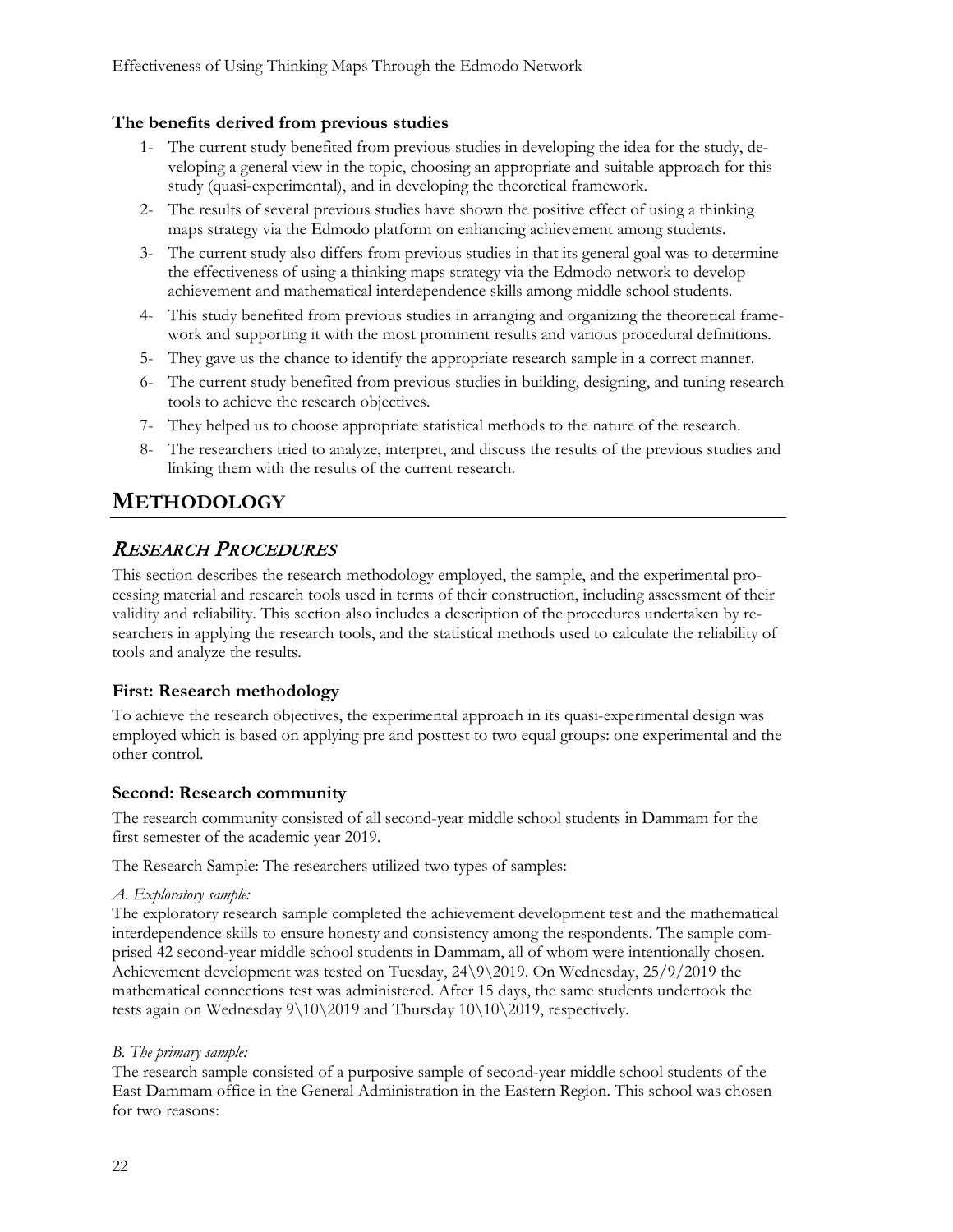- The second researcher works as a teacher in the school; therefore, it was easy to ensure the cooperation of the school administration in facilitating the research.
- A random choice was not possible as selection had to be based on the desire and readiness of students to participate through the Edmodo network. This was dependent on the availability of devices and the Internet.

The total research sample comprised 113 students divided into two groups:

A) Experimental group: 49 students studying Algebra: rational numbers according to the thinking maps strategy used via the Edmodo network

B) The control group: 53 students studying Algebra: rational numbers according to the traditional method

Table 5 shows the number of students in the experimental and control group.

| The group        | The number of stu-<br>dents registered at the<br>beginning of the experi-<br>ment | The number of stu-<br>dents excluded from<br>the experiment | The number of stu-<br>dents within the statisti-<br>cal treatment |
|------------------|-----------------------------------------------------------------------------------|-------------------------------------------------------------|-------------------------------------------------------------------|
| The experimental | 55                                                                                |                                                             | 49                                                                |
| The control      | 58                                                                                |                                                             | 53                                                                |
| Total            | 113                                                                               |                                                             |                                                                   |

**Table 5. The number of students in the experimental and control group**

**Set of the research variables.** Out of concern for the validity of the results, the researchers applied the achievement test and mathematical connections skills among middle school students to verify the homogeneity and parity of the experimental and control groups in terms of the following:-

A- *Chronological age*: The researchers reviewed the students' data through the official records between the sample members, to make sure of the chronological age of the experimental and control groups, we found that the average age of the students ranged between (14.25-14.41) years.

B- *Economic and social level*: The research sample was chosen from one school, this is because students of the experimental and control groups are roughly from the same socio-economic level.

#### **Third: Research tools and empirical probability subjects**

The researchers developed tools to assess how effective a thinking map strategy is across an Edmodo network in developing achievement and mathematical connections skills. These tools were as follows:

1) Development of an Algebra achievement test (Rational Numbers) for a mathematics book aimed at second-year middle school students. This was prepared by the researchers as follows.

A. Preparing the achievement test for unit content (Algebra: Rational Numbers) at cognitive levels (Memorialization, Comprehension, Application, Analyzing). The questions prepared were in a multiple-choice format, and the test was submitted to a group of arbitrators to ensure its validity. It was then administered to a sample of 42 second-year middle school students.

B. Reliability was calculated using Cronbach's Alpha and the coefficient reached 0.693, which is high for this test.

C. The calculated discrimination coefficients ranged from 0.09 - 0.57.

D. Internal consistency coefficients were calculated for the grades of all the students in the exploratory sample at each level individually with overall test scores. The values for memorialization, comprehension, application, analyzing, composition, and evaluation were 0.01 -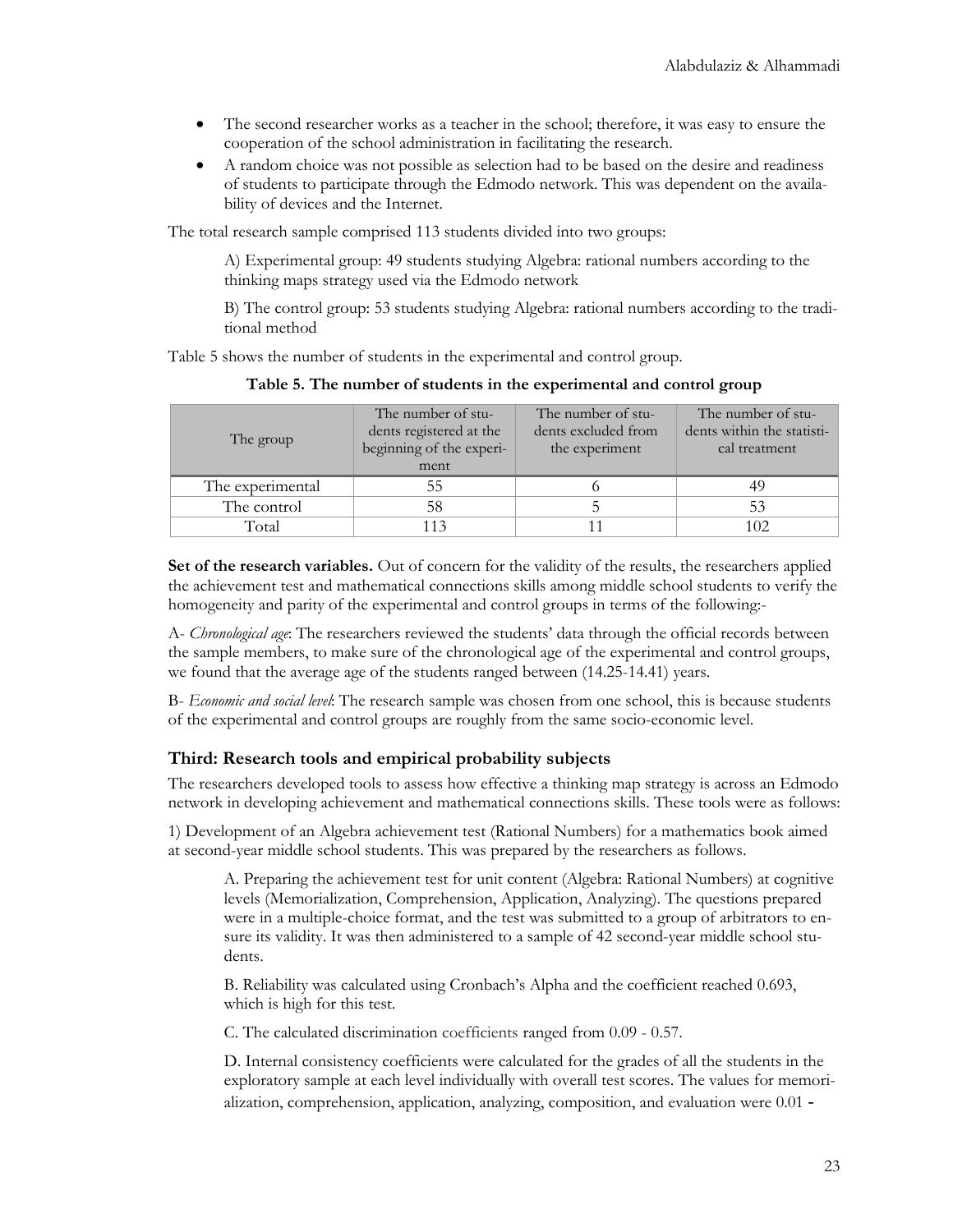0.05 in most paragraphs of the achievement test; however, 4 paragraphs did not achieve statistically significant correlations.

E. The performance time on the test was calculated as 35 minutes, there were 15 vocabulary items in its final form, and the final score on the test was 15 (a student scores one mark for every correct answer).

2) Testing mathematical connections skills of Algebra: Rational Numbers for a mathematics book aimed at second-year middle school students. This was prepared by the researchers as follows.

A. Preparing a mathematical connections skills test of Algebra: Rational Numbers that encompassed three skills; the questions were in a multiple-choice format and the test was submitted to a group of arbitrators to ensure its validity.

B. It was tested on a sample of 42 second-year middle school students and the reliability coefficient was calculated using Cronbach's Alpha. This reached (0.701), which is high for this test.

C. The calculated discrimination coefficients ranged from 0.04 - 0.71 at an average of 0.375.

D. Internal consistency coefficients were calculated using the scores of the exploratory sample at each level individually with overall test scores. The value of coefficients for memorialization, comprehension, application, analyzing, composition, and evaluation were 0.01 - 0.05 for the total score on the test; however, 3 paragraphs did not achieve statistically significant correlations.

E. The performance time on the test was calculated as 35 minutes, there were 15 vocabulary items in its final form, and the final score on the test was 15.

3) Preparing the teacher's guide according to the thinking maps strategy via Edmodo network for the unit "Algebra: Rational Numbers." The guide includes an introduction, a summary of thinking maps and the Edmodo network, the general objectives of the unit, educational methods currently used, and lessons designed according to thinking maps via the Edmodo network. It also includes the time distribution for each subject as well as homework for each lesson and worksheets for students. The teacher's guide was submitted to a group of arbitrators and the necessary modifications made upon receipt of their feedback.

#### **Fourth: Research steps**

The research was conducted in the following stages.

Phase 1: Before conducting the research:

- 1- Obtaining a letter from the Imam Abdulrahman bin Faisal University on facilitating the mission of researchers that directed the concerned authorities to implement the research. The Ministry of Education (East Dammam Office) Eastern Province issued a speech to the school allowing the researchers to conduct the research with second-year middle school students.
- 2- The experimental group were taught how to register with and use the Edmodo network.
- 3- Preparing the Teacher's Guide for Unit Algebra: Rational numbers (and presented to the arbitrators).
- 4- Preparing working papers for the Algebra: Rational numbers unit and presenting this to the arbitrators.
- 5- Algebra Unit Content Analysis: Rational numbers (includes concepts, circulars, skills).
- 6- Preparing the achievement test and presenting it to competent arbitrators for feedback.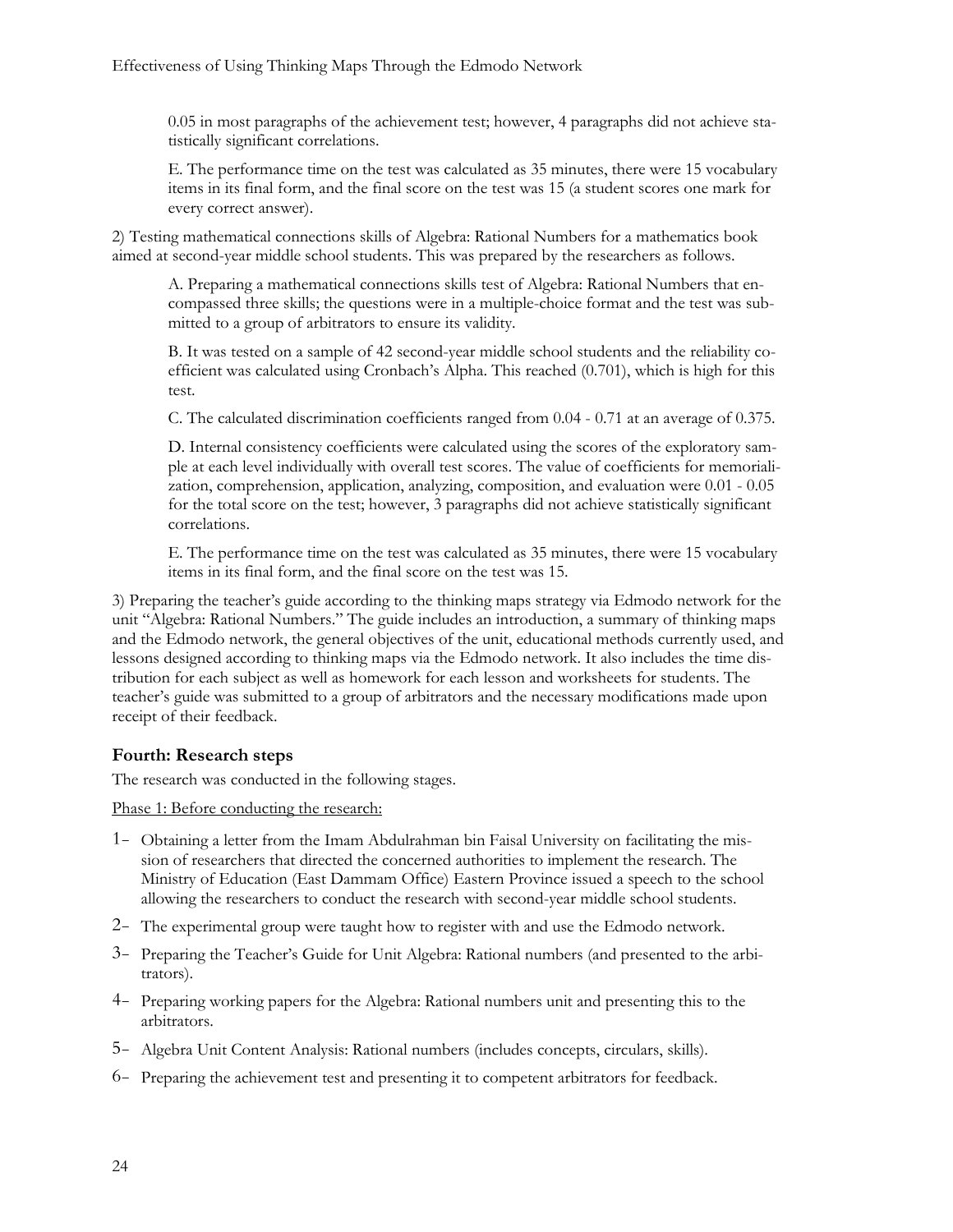- 7- Preparing the test (mathematical connections skills) and presenting it to the competent arbitrators for feedback.
- 8- Equivalence of the two groups: The equivalence of the two groups (experimental and control) was verified by using the T-test for the two independent samples between the mean scores of the pre-application of the two groups in the achievement test and the mathematical connections skills test, and Table 6 illustrates that.

| The type of<br>set                    | The group             | <b>The</b><br>number | Arithmetic<br>Mean | Standard<br>deviation | The<br>value<br>of $(T)$ | Degrees<br>of free-<br>dom | The signifi-<br>cance |
|---------------------------------------|-----------------------|----------------------|--------------------|-----------------------|--------------------------|----------------------------|-----------------------|
| The age                               | The experi-<br>mental | 49                   | 14.41              | 0.734                 | $-1.122$                 | 100                        | not significant       |
|                                       | The control           | 53                   | 14.25              | 0.731                 |                          |                            |                       |
| Pre applica-<br>tion for              | The experi-<br>mental | 49                   | 4.9                | 2.778                 | $-1.722$                 | 100                        | not significant       |
| achievement<br>test                   | The control           | 53                   | 4.0                | 2.488                 |                          |                            |                       |
| Pre applica-<br>tion for test         | The experi-<br>mental | 49                   | 6.43               | 3.102                 |                          |                            |                       |
| mathematical<br>connections<br>skills | The control           | 53                   | 5.40               | 2.797                 | $-1.767$                 | 100                        | not significant       |

**Table 6. Parity of the two research groups**

It is evident from Table 6 that there are no statistically significant differences between the experimental and control groups in the pre-application of the achievement test and the mathematical connections skills test, which indicates the parity of students of the two groups in the research variables before experimentation.

#### Phase 2: Conducting the research:

- 1- A pre-test was conducted for both experimental and control groups on 26/9/2019 to measure achievement and ensure it was equivalent for both.
- 2- A pre-test was conducted for both experimental and control groups on 29/9/2019 to measure mathematical connections skills and ensure it was equivalent for both.
- 3- The experimental group comprised 49 students using thinking maps (through the Edmodo network) and the control group comprised 53 students using the traditional method. Each group attended 20 lessons from 30/ 9/2019 to 27/10/2019.
- 4- Effective participation by the students in completing assignments and tests. Grades were awarded electronically.

#### Phase 3: After the research:

- 1- A post-test was conducted for both experimental and control groups on 28/10/2019 to measure achievement and ensure it was equivalent for both.
- 2- A post-test was conducted for both experimental and control groups on 29/10/2019 to measure mathematical connections skills and ensure it was equivalent for both.
- 3- Data collection, tabulation, organization, statistical analysis, and interpretation.

#### **Fifth: Statistical methods**

Researchers used the following statistical methods to process and analyze the data collected.

1- Using a Holst equation to verify the content analysis tool.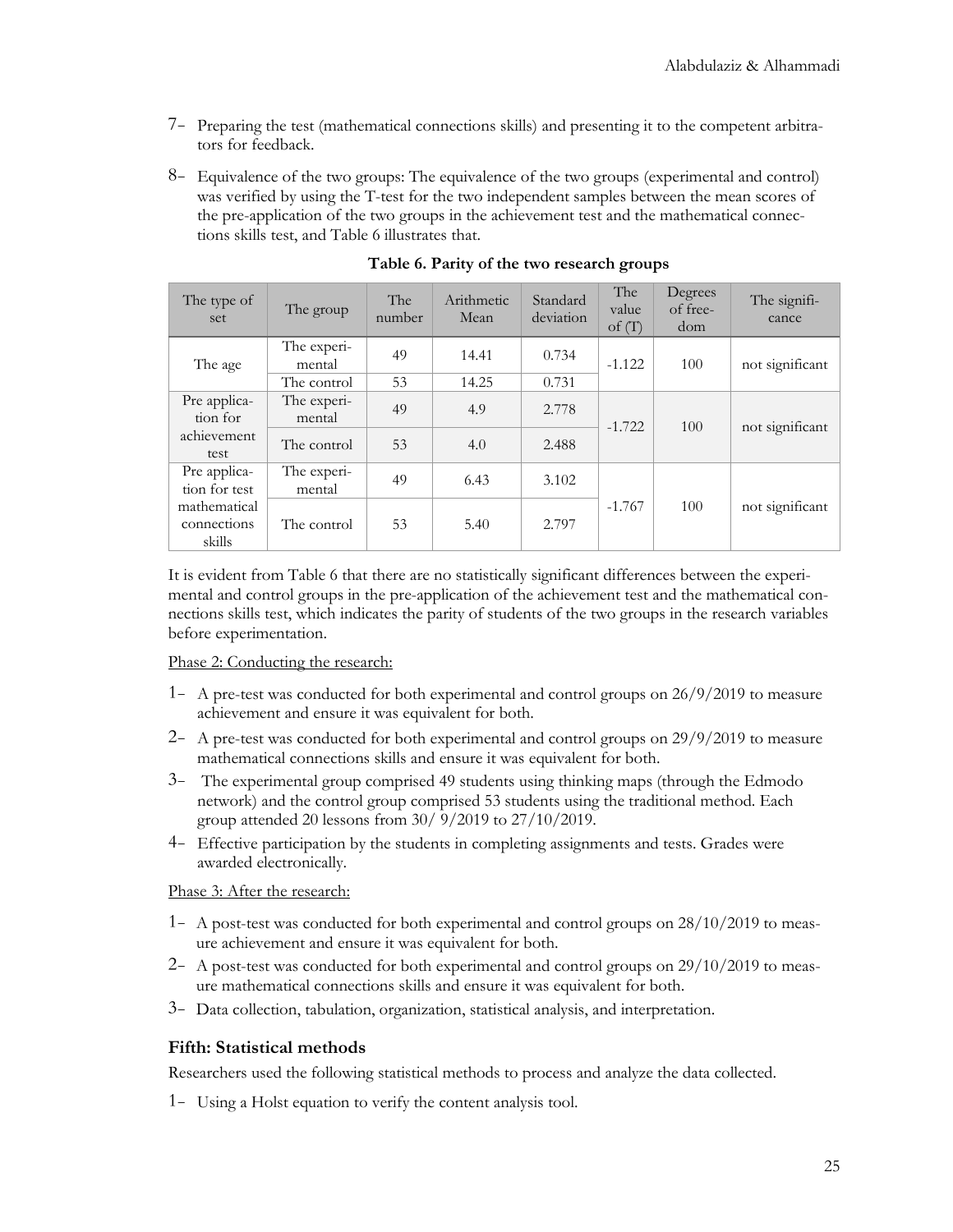- 2- Using difficulty and discrimination coefficients to test the achievement and mathematical connections skills.
- 3- Calculating Pearson correlation coefficients to assess internal consistency between each of the test axes and the test as a whole (for both achievement and mathematical connections skills tests).
- 4- Cronbach's Alpha used to calculate the reliability.
- 5- Mathematical averages and standard deviations calculated for both achievement and mathematical connections skills tests.
- 6- Squared ETA to determine the effectiveness of the thinking maps strategy through Edmodo network.
- 7- T-test for two independent samples to identify differences between the experimental and control groups in developing achievement and mathematical connections skills.

## **DISCUSSION OF THE RESULT BY DIMENSIONS**

This section presents the findings regarding the effectiveness of the thinking maps strategy through Edmodo network in developing achievement and mathematical connection skills among middle school students. It then interprets and discusses the research results in light of the theoretical framework used in previous studies.

## RESULTS RELATED TO MAIN QUESTION

How effective are thinking maps through the Edmodo network in developing achievement and mathematical connections skills among middle school students?

To answer this question, the following hypotheses were tested.

### FIRST QUESTION -ANSWER AND INTERPRETATION

The first question states: How effective is the use of thinking maps via the Edmodo network in developing achievement among middle school students?

The first hypothesis stated: "There will be no significant difference ( $\alpha \le 0.05$ ) between the mean scores of the experimental and control groups in the post-test for the achievement test."

To test this hypothesis, the researchers calculated the arithmetic average and standard deviation for both experimental and control groups using a T-test for Independent Samples. The results are presented in Table 7.

**Table 7. (T) values comparing the mean scores of experimental and control groups of students in the post-test for the achievement test**

| Level of sig-<br>nificance | <b>ETA</b><br>square 2 | $(T)$ value | Degrees of<br>freedom | Standard<br>deviation | Arithmetic<br>average | Number | Group                      |
|----------------------------|------------------------|-------------|-----------------------|-----------------------|-----------------------|--------|----------------------------|
| 0.05<br>0.260              |                        | 5.925       | 100                   | 2.776                 | 10.57                 | 49     | Experi-<br>mental<br>group |
|                            |                        |             |                       | 3.41                  | 6.91                  | 53     | Control<br>group           |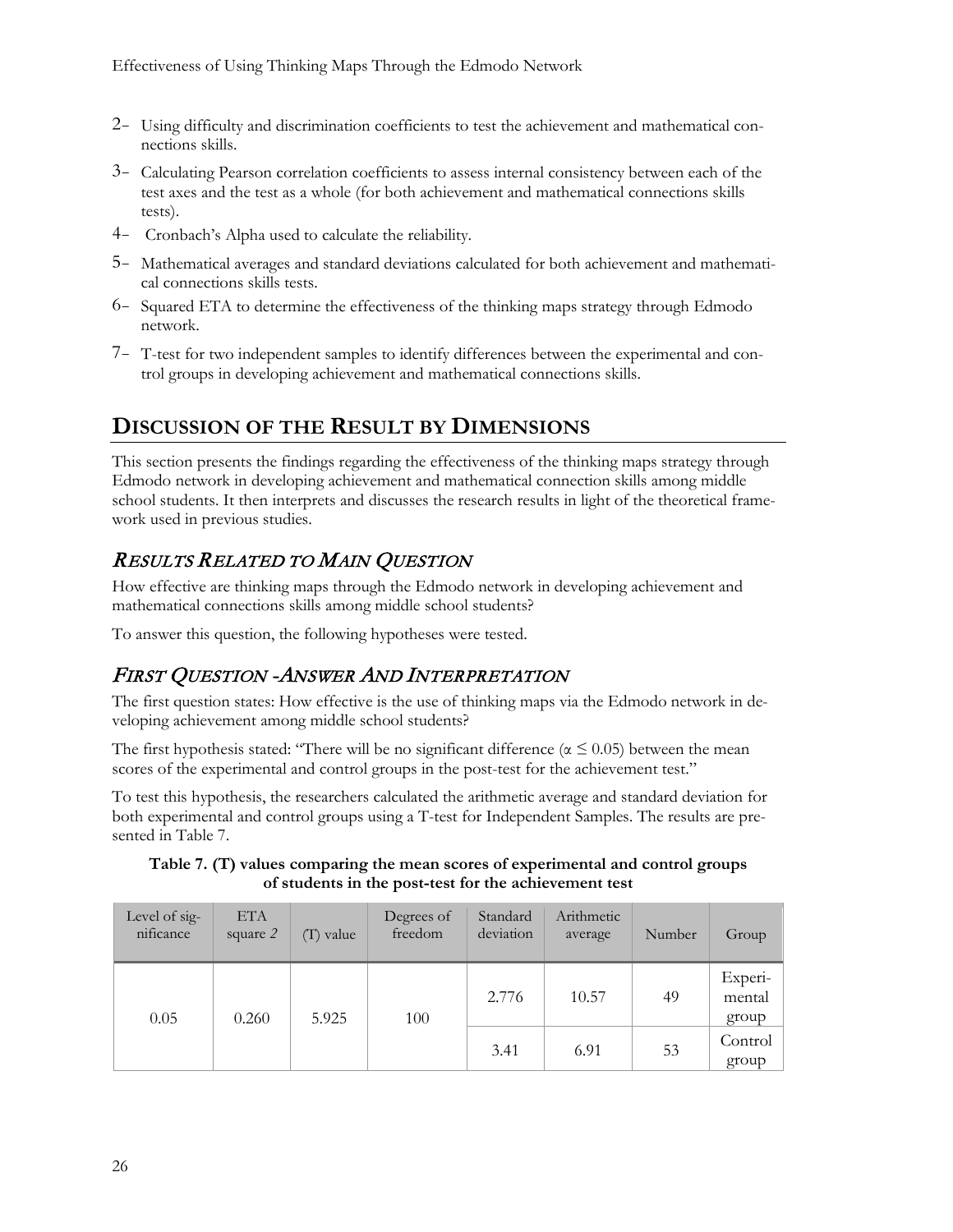Table 7 shows that the arithmetic average of the experimental group in the post-test is 10.57 and for the control group it is 6.91. The T value is 5.925 at 100 degrees of freedom at a significance level of 0.05, Thus, there is a statistically significant difference ( $\alpha$  = 0.05) between the experimental and control groups in the post-test. There is a notable graphical variation between the scores in the experimental and control groups in the post-application of the achievement test. This is in favor of the experimental group, and thus the null hypothesis is rejected.

To show the size of the effect of the independent variable (the effectiveness of the Thinking Maps strategy via the Edmodo network) on the dependent variable (achievement development) Eta squared  $(\alpha \mu)$  was calculated. This reached 0.260 for the experimental and control groups, which is greater than 0.14. The effect size is very large, which indicates the Thinking Maps strategy via the Edmodo Network has had a significant and effective impact on the development of student achievement.

This is consistent with the results of studies that have demonstrated the positive impact of using different teaching methods to enhance achievement, including Khalil (2008) and Sharaf (2016) who studied the strategy thinking maps, and Mei (2012) and Dashti (2017) who conducted research on the Edmodo network.

The results indicate the effectiveness of using the Thinking Maps strategy via Edmodo network and its impact on developing academic achievement. The researchers attribute this to the following.

- The Thinking Maps strategy helped connect current learning with previous learnings by integrating higher-order thinking skills to teach and strengthen knowledge building among students.
- The use of several types of thinking maps attracted the attention of learners, which helped speed up the learning and teaching process.
- The thinking maps were effective in developing students' ability to classify, compare, and distinguish. This means they will retain it in memory for a long time, thus raising their level of academic achievement and enabling them to meet the required learning outcomes.
- Thinking maps helped students clarify and organize information in the correct way. This contributes to developing learners' visual abilities by increasing their skills in understanding, synthesizing and evaluating. The Edmodo network provides a space for students to express their opinions freely and break the fear and dread barrier, as a result of which they are encouraged to exchange views and mathematical ideas.

### SECOND QUESTION - ANSWER AND INTERPRETATION

The second question stated: How effective are thinking maps via the Emodo network in developing mathematical connections skills among middle school students? To answer this, the following hypothesis was tested: "There will be no significant difference ( $\alpha \leq 0.05$ ) between the mean scores of the experimental and control groups in the post-test for mathematical connections skills." To test this hypothesis, arithmetic means and standard deviations were calculated for both experimental and control groups using a T-test for Independent Samples. The results are presented in Table 8.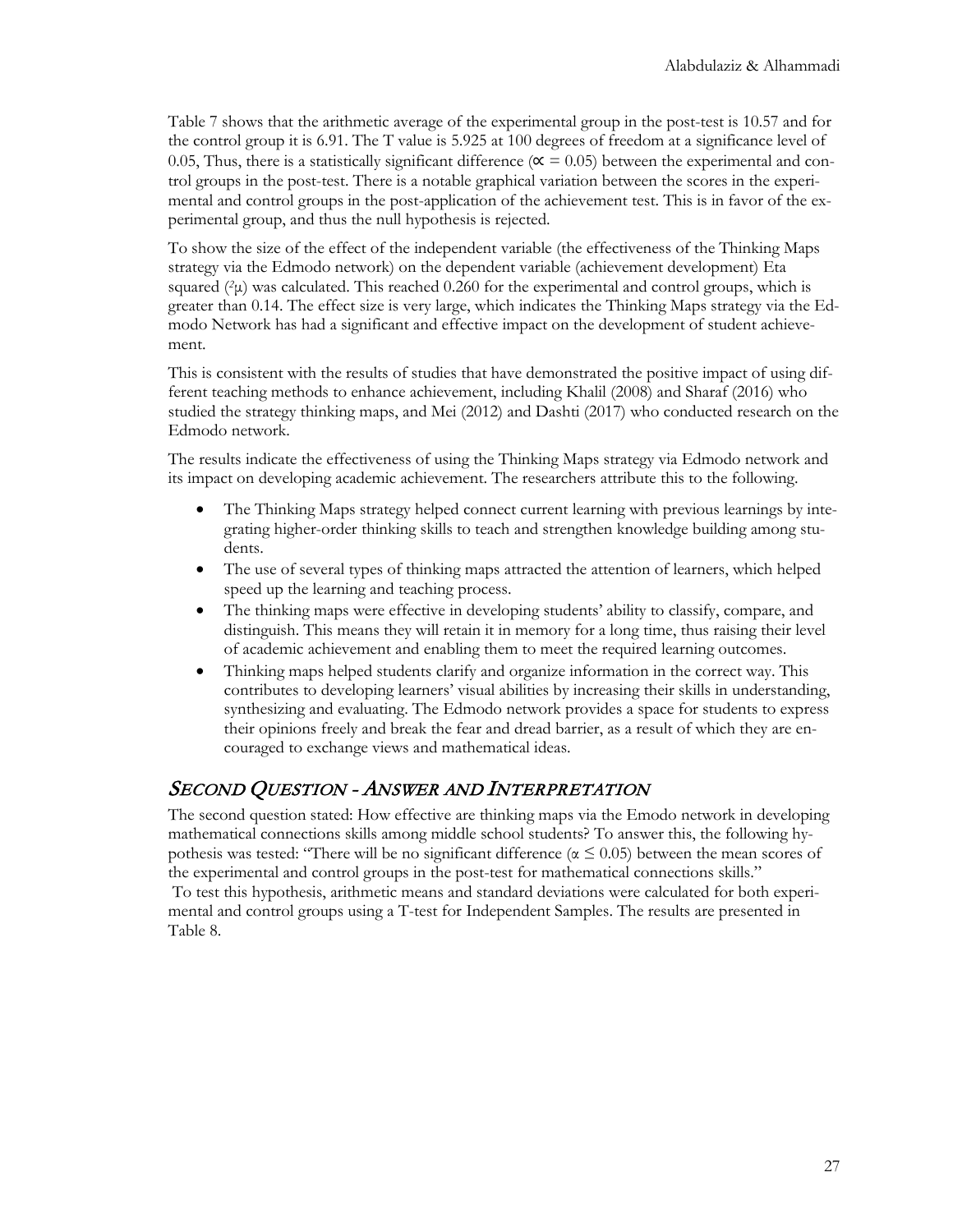| Group             | Number | Arithmetic<br>mean | Standard<br>deviation | Degrees<br>of free-<br>dom | (T)<br>value | Squared<br>Eta | Level of sig-<br>nificance |
|-------------------|--------|--------------------|-----------------------|----------------------------|--------------|----------------|----------------------------|
| Experi-<br>mental | 49     | 11.35              | 2.341                 | 100                        | 7.965        | 0.388          | 0.05                       |
| Control           | 53     | 6.74               | 3.369                 |                            |              |                |                            |

**Table 8. (T) value comparing the mean scores for the experimental and control groups of students in the post-test of mathematical connections skills**

This shows that the arithmetic average in the post-test for mathematical connections skills for the experimental group is 11.35 and for the control group it is 6.74. The T value is 7.965 at 100 degrees of freedom at a significance level of 0.05. There is therefore a significant difference ( $\alpha$  = 0.05) between experimental and control groups in the scores on the post-test.

It is evident that there is a notable graphical difference between the average scores of students in both groups in the post-test of mathematical connections skills. This is in favor of the experimental group who used the strategy of thinking maps via the Edmodo; therefore, the null hypothesis is rejected.

To show the size of the effect of the independent variables (effectiveness of Thinking Maps strategy via Edmodo) on the dependent variable (mathematical connections skills), ETA square was calculated  $(2\mu)$ . This reached 0.388 for the experimental and control groups which is greater than 0.14. The effect size is very large, strongly indicating that the use of a thinking maps strategy via Edmodo plays an important role in developing students' mathematical connections skills.

This study is consistent with the results of studies that have demonstrated a positive impact of using different teaching methods to enhance achievement (e.g., Al-Barakati, 2008; Al-Kharusi, 2007; Mohammed, 2015).

#### **Explanation of results**

**The first skill: Recognizing and using the relationships and connections among mathematical ideas.** The effective impact of using the thinking maps strategy via the Edmodo network, in terms of the available resources and instruments included in the network, is that it enables the learner to recognize relevant prior knowledge and relate what has already been studied to what will be studied. The Edmodo network contains mathematical topics that are related to topics taken in previous classes and highlights features common to both. This helps create the correct mathematical connections between ideas, which makes students focus on the educational process whereby they interpret new information based on previous information. This in turn helps students understand connections within mathematical subjects.

**The second skill: Understanding how to relate mathematical ideas to form an integrated interdependent whole.** The Thinking Maps Strategy via Edmodo is a social connection network that contains tools and icons. It therefore helps students organize mathematical information and complete their tasks on the platform. It enables them to organize mathematical ideas and arrange them in a coherent and integrated manner. As a result, they understand how to link mathematical ideas and can perceive the relationships between them. Mathematical topics are included in a cumulative fashion so that there is no gap between mathematical process, measurement, algebra, geometry, and analysis, thus creating an integrated picture of all mathematical topics. This explains the superiority of the experimental group over the control group in the post test of mathematical connections skills.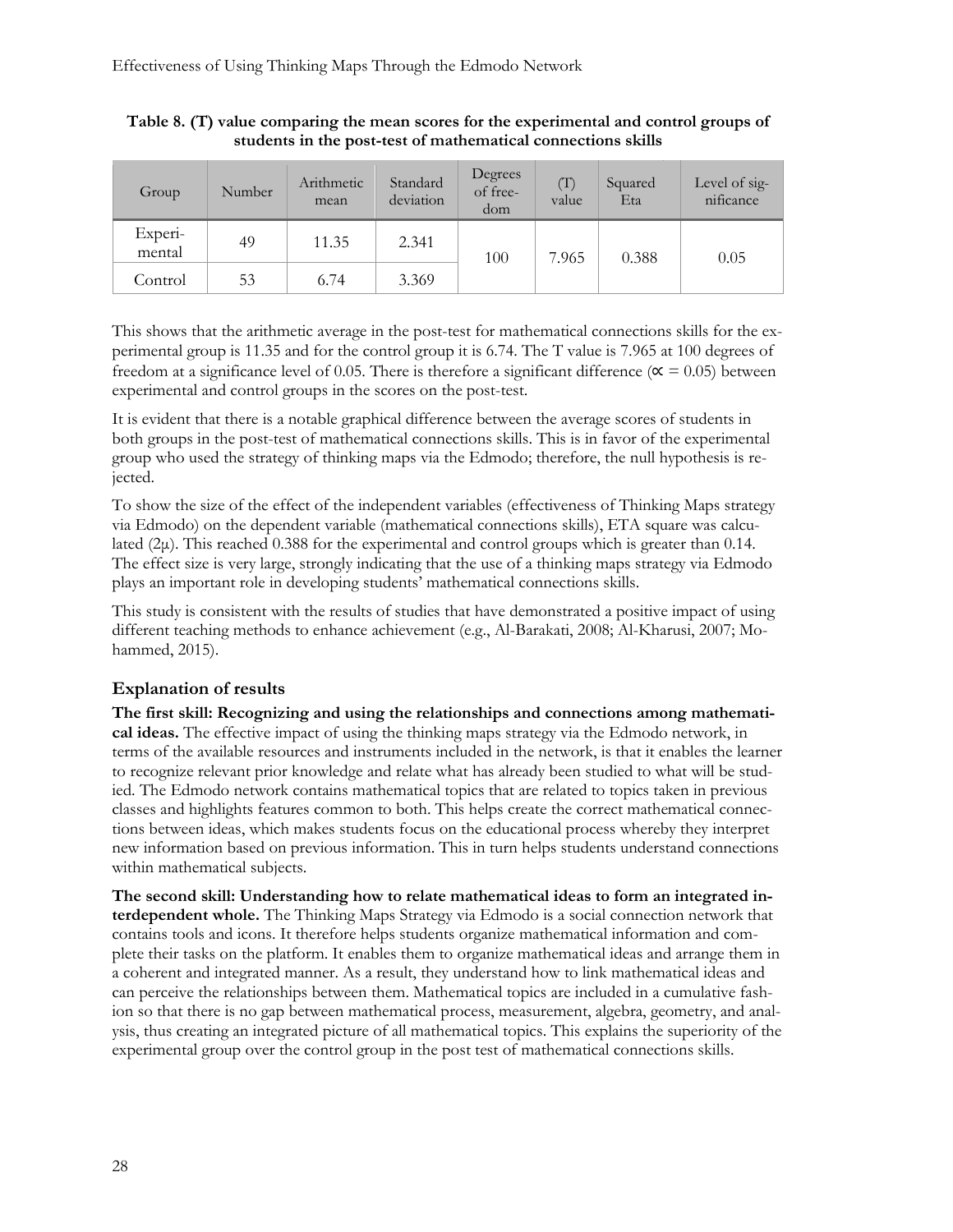**The third skill: Identifying mathematics, its applications, and using it in external situations.** The use of Thinking Maps via the Edmodo in teaching mathematics helped students make mathematical connections between the knowledge they learn and the application of this in public life and other fields of science such as physics and chemistry, thus providing them with an opportunity to enhance their conceptual understanding of mathematics.

## THIRD QUESTION - ANSWER AND INTERPRETATION

The third question stated: What is the connection between achievement and mathematical connections skills among middle school students?

To answer this, the following hypothesis was tested: "There will be no significant correlation ( $\alpha \leq$ 0.05) between achievement and mathematical connections skills among middle school students."

To test this, correlation coefficients were calculated between the scores of both groups in the achievement test and the development of mathematical connections skills, the results of which are shown in Table 9:

| Group         | Number | Correlation coefficient | The critical value |  |
|---------------|--------|-------------------------|--------------------|--|
| Experimental  | 49     | 0.117                   | 0.273              |  |
| Control group | 53     | $-0.44$                 | 0.267              |  |

**Table 9. Pearson Correlation Coefficients between achievement and mathematical connections skills**

Table 9 shows that the correlation coefficient in the case of the experimental group reached 0.117, greater than the control group (-0.44). There is therefore a positive correlation relationship between achievement and the development of mathematical connections skills among second-year middle school students who used the Thinking maps strategy via the Edmodo network. There is also a negative correlation relationship between these variables among students who studied through the traditional method of teaching, therefore, it is statistically significant and thus the null hypothesis is rejected. Because in a traditional method, students are made to sit passively while the teacher delivers a lesson. This led to students' inability to grasp key ideas and concepts and failed to achieve lesson objectives.

The researchers attribute the existence of a close relationship between achievement and the development of mathematical connections skills to the following. Through practice and training, students were able to link lessons with the reality of daily life and different branches of science and use mathematical ideas to solve problems. This helped learners to understand mathematics in particular and to link it to scientific and daily life in general, positively enhancing their overall understanding. This helped students study mathematics more effectively, which is reflected in their increased level of academic achievement and the development of mathematical connections skills.

This is in line with the findings of Mohammed (2015), who identified a relationship between achievement and mathematical connections skills.

## **CONCLUSION**

The current research explored the effectiveness of using the Thinking Maps strategy via the Edmodo network to develop achievement and mathematical connections skills. To achieve this, the research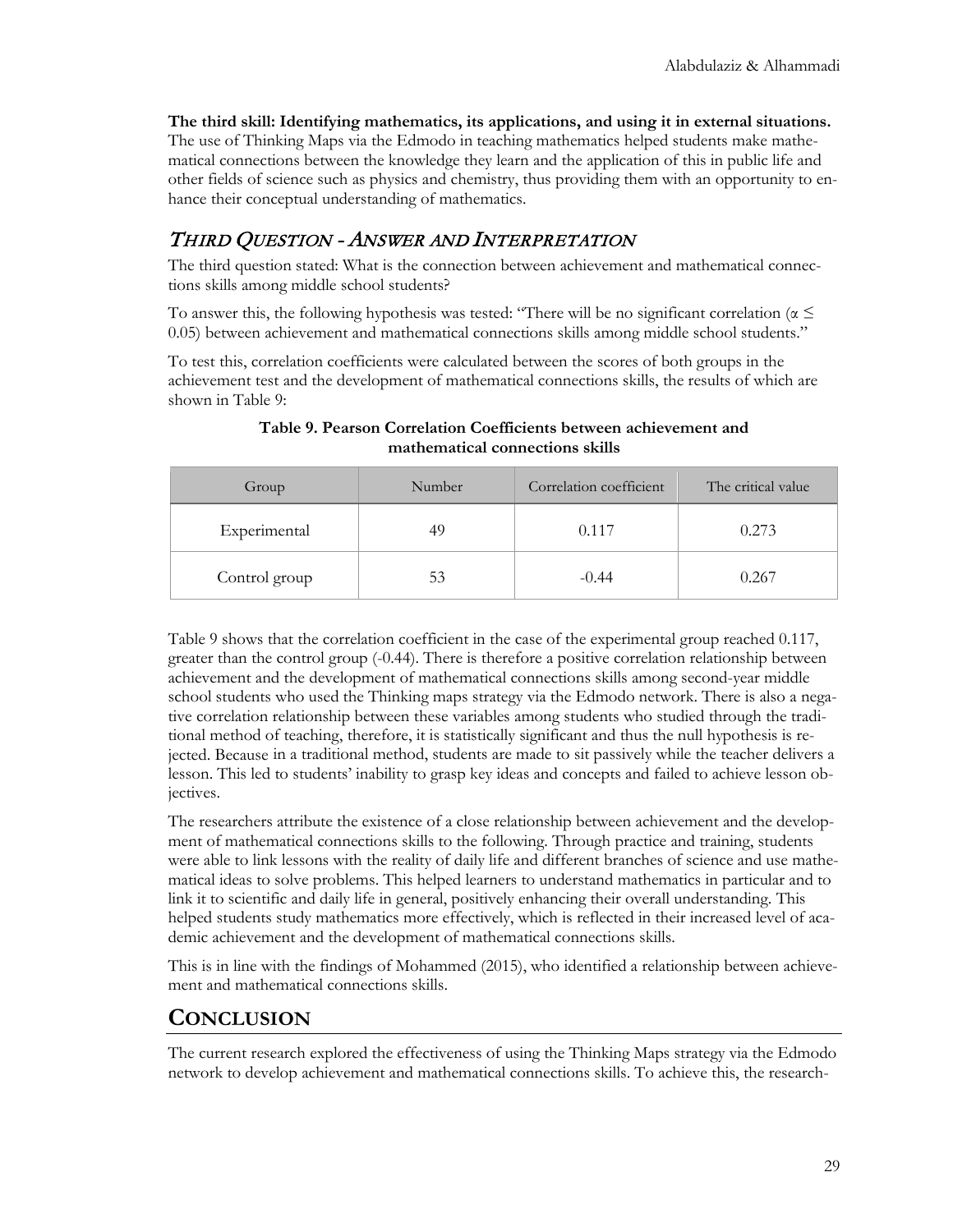ers employed the experimental approach in its quasi-experimental design comprising both experimental and control groups. They first analyzed the content of the unit (Algebra: Rational Numbers) taken from the mathematics curriculum for the second-year middle school students for the first semester of the year 2019/2020. A test was also designed to develop achievement and mathematical connection skills, and the teacher's guide was designed according to the effectiveness of the Thinking Maps strategy via the Edmodo network. After verifying the validity and reliability of the instruments, they were administered to the research sample.

The researchers employed the following statistical methods to analyze the data: arithmetic mean, standard deviation, difficulty and discrimination coefficient, Cronbach's Alpha to calculate reliability, T-test for two independent samples to compare the mean scores of the sample in pre and post applications, ETA squared to reveal the effect of using thinking maps via the Edmodo network on developing achievement and mathematical connections and the effect size of the independent variable on the dependent variable, Pearson correlation coefficient in both the achievement and mathematical connections skills tests, and between the scores of experimental and control groups on both these tests.

The results showed there was a significant difference between the mean scores of both groups on the post-test of achievement in favor of the experimental group. There was a significant difference between the mean scores of both groups in the post-test of mathematical connections skills in favor of the experimental group. There was a positive relationship between the development mathematical connections skills among middle school students and the use of thinking maps via the Emodo network.

The research has therefore demonstrated the effectiveness of the Thinking Maps strategy via the Edmodo network in developing achievement and mathematical connections skills among middle school students. Based on the results, the researchers make the following recommendations and proposals.

### RECOMMENDATIONS

- 1- Holding courses and training workshops for middle school mathematics teachers that include training on how to use modern learning models enhanced with technology, including the thinking Maps strategy, in the mathematics curriculum.
- 2- Preparing guidelines for middle school mathematics teachers on how to use Thinking Maps via the Edmodo Network and how to train students in its use.
- 3- Adopting the use of thinking maps on learning platforms by teachers and mentors for mathematics teaching as an effective method for developing achievement and mathematical connections skills.
- 4- Benefiting from the applications and experiences of developed countries who have used elearning in teaching curricula in order to keep pace with contemporary developments.

#### **SUGGESTIONS**

1- Study the Effectiveness of the Thinking Maps strategy via the Edmodo network on developing achievement and mathematical connections skills in other subjects and at different educational stages.

2- Conduct similar studies to identify the effectiveness of maps of strategic thinking across Edmodo network variables within other subsidiaries, such as mathematical communication, creative thinking, mathematical proof, mind habits, and so on.

3- Assess the effectiveness of play-based learning strategies via the Edmodo network in developing achievement and mathematical connection skills.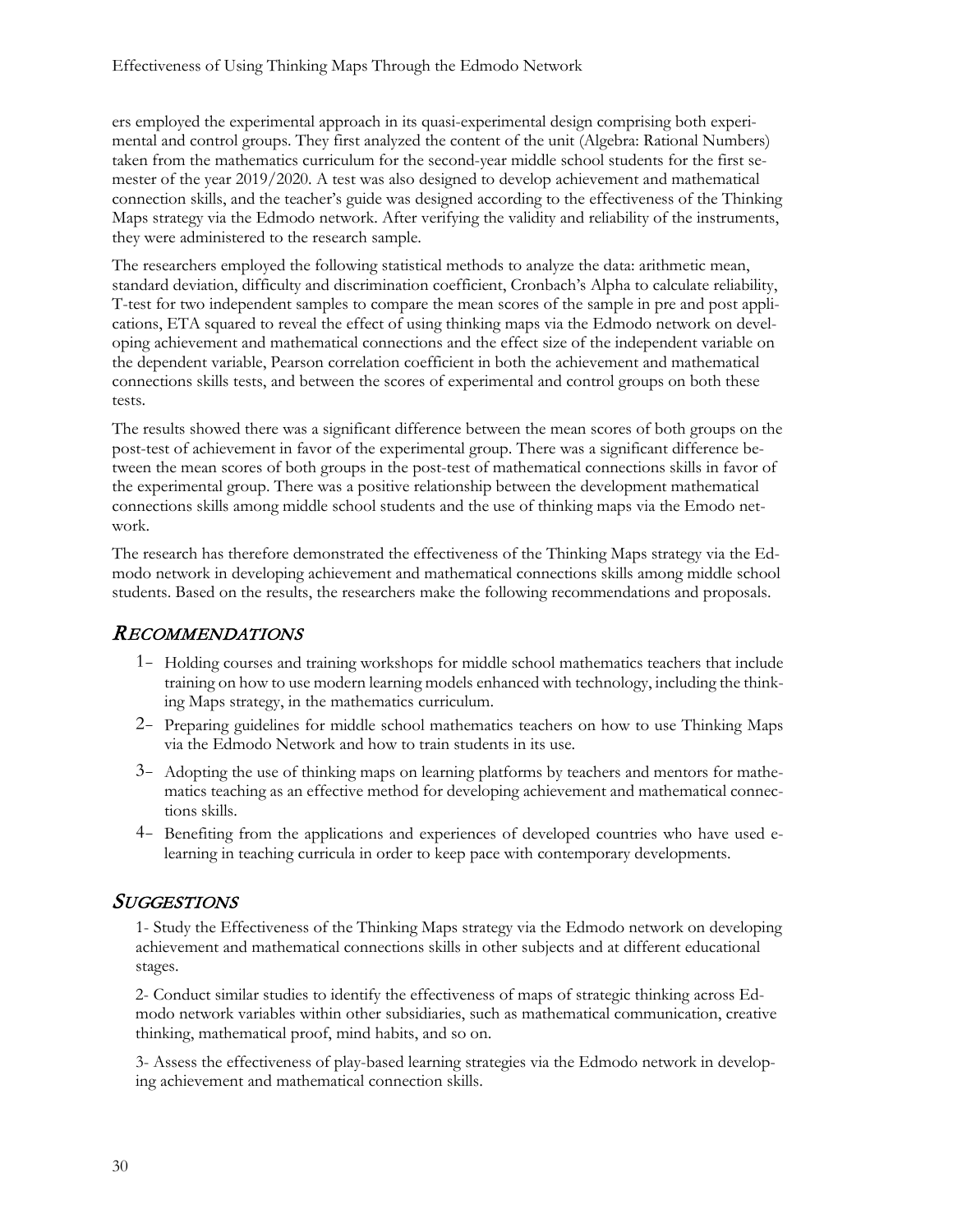4- Conduct a study that measures teachers' and students' attitudes toward using the Thinking Maps strategy via the Edmodo network.

5- Assessing the effectiveness of using the Thinking Maps strategy via a Edmodo network in achieving and developing creative skills among secondary school students.

#### **REFERENCES**

Abbas, M. K., & Al-Absi, M. M. (2007). *Curricula and methods of teaching mathematics* (2nd ed.). Dar Al-Masirah.

- Abu Sakran, M. N. (2012). *The effectiveness of using thinking maps on developing the skills of geometric problem solving and the trend towards it among the eighth grade male students* [Unpublished master's thesis, College of Education, Deanship of Graduate studies, Islamic University, Gaza].
- Abu Zaina, F. K. (2010)*. Developing and teaching school mathematics curricula.* Wael Publishing.
- Ali, H. A. H. (2012). A proposed strategy based on thinking maps in teaching chemistry to develop contemplative thinking skills and high-level thinking skills among secondary school students in the Kingdom of Saudi Arabia. *Journal of Scientific Education, 4*(15), 1-64.
- Alrifai, W. M. (2014). The effect of thinking maps strategy in achievement and development of mental skills among intermediate school female students in chemistry*. Journal of Psychological and Educational Sciences, 105*, 357-405.
- Asfour, E. H. (2008). The effectiveness of using thinking maps in developing achievement and metacognition skills of first-year secondary school students in logic. *Journal of Studies in Curricula and Teaching Methods*, *132*, 20-81.
- Asr, R. (2006). *Entrance of developing mathematical strength*. Paper presented at the scientific conference contemporary entrances for teaching and learning mathematics. The Egyptian Association for Mathematics Education, Banha, 1-25.
- Al-Agha, H. (2012). *The impact of teaching a proposed unit based on mathematical bonding to develop critical thinking skills and the understanding of the scientific value of mathematics among 11th graders girls students in Gaza Governorate* [Unpublished master's thesis, Al-Azhar University, Gaza].
- Al-Barakati, N. H. S. (2008). *The effect of teaching by using multiple intelligence strategies and the six hats in achievement, communication and the mathematical interconnection among third-grade intermediate school students in Makkah Al-Mukarramah* [Unpublished PhD thesis, Umm Al-Qura University, Kingdom of Saudi Arabia].
- Al-enezi, Y. A. (2017). The effectiveness of using educational platforms (Edmodo) for students specializing in mathematics and computer at the college of education in the state of Kuwait. *Journal of the College of Education, 33*(6), 192-241.
- Al-Hasnawi, M. (2007). The effect of using both the internet and the computer in teaching electronics of electric power on students' motivation to learn and their attitudes toward them. *Journal of Human Sciences*, *4*(32).
- Al-Jannabi, A. (2014). The effectiveness of thinking maps in achievement and the trend towards physics among fifth scientific female students. *The College of Education Journal, 18*, 351-384.
- Al-Jasser, A. M. S. (2018). The effect of the use of Edmodo on achievement reducing the level of shyness in fourth grade students. *The Educational Journal of Sohag University, 53*, 777-808.
- Al-Johani, L. S. (2016). Investigating the behavioral intentions of graduate female students to use the Edmodo instructional platform in the future by using the technology acceptance model (TAM). *Journal of College of Education for Educational and Human Sciences, 28*, 68-90.
- Al-Khalili, T. J. M. (2018). *The effectiveness of an interactive computerized unit in developing mathematical interconnection skills among eighth graders female students in Gaza* [Unpublished master's thesis, Department of Curricula and Teaching Methods, College of Education, Islamic University of Gaza].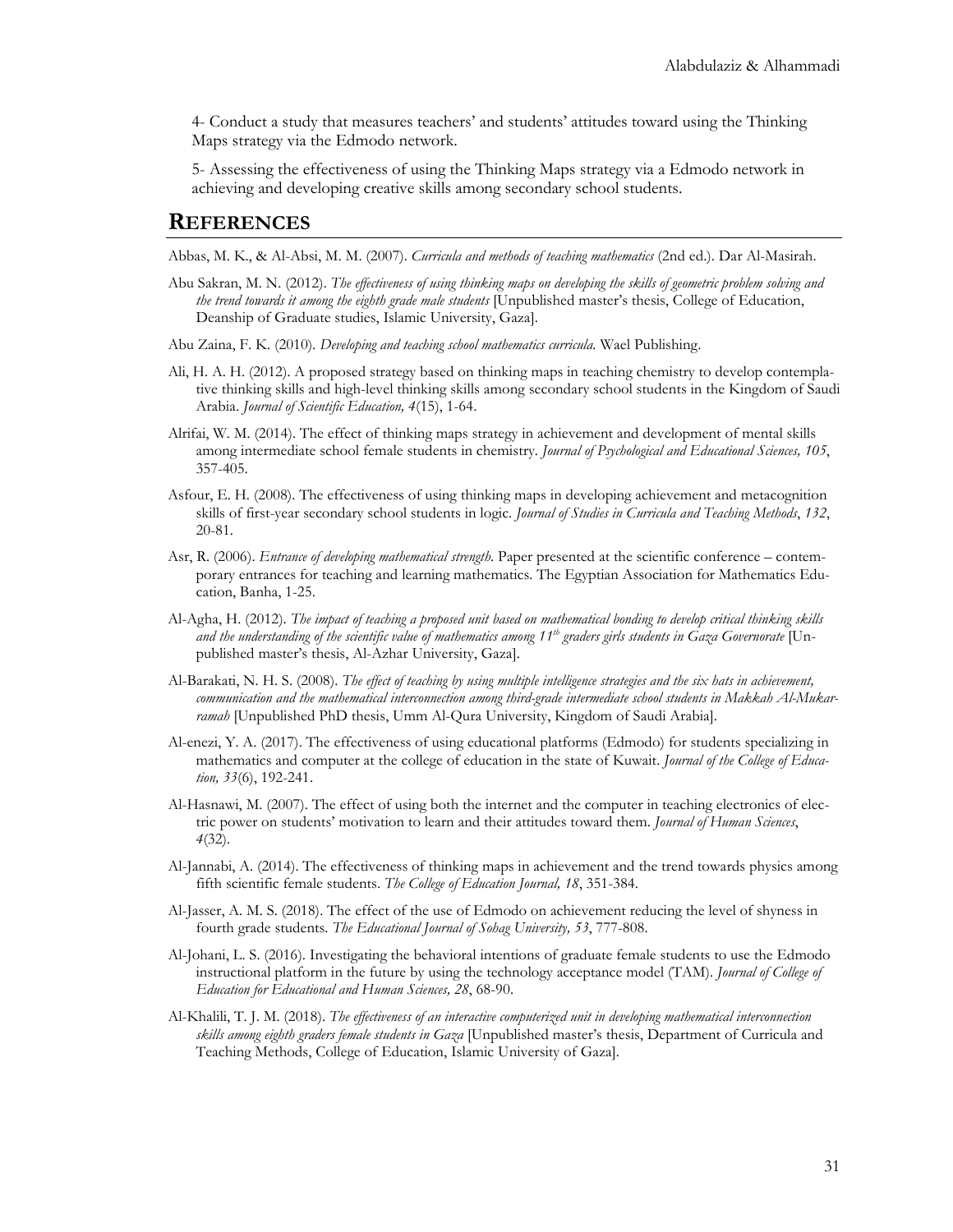- Al-Kharusi, A. (2008). *The effect of using a teaching strategy based on mathematical representations and interdependencies on the achievement and mathematical thinking among tenth-grade students* [Unpublished master's thesis, College of Education, Sultan Qaboos University, Muscat, Sultanate of Oman].
- Al-Masry, H. A., & Al-Ashqar, A. R. (2018). The effectiveness of the Edmodo educational platform in developing achievement in science and the trend towards it among tenth-grade students in Palestine. *International Journal of Internet Education,* 32-65.
- Al-Mawla, H. M. (2009). *Teaching and learning mathematics for understanding.* Dar Al-Yanabeea.
- Al-Mutairi, S. (2015). *The effectiveness of using flipped classroom strategies in Edmodo learning platform to develop self-learning skills and academic achievement in biology* [Unpublished master's thesis, Faculty of Social Sciences, Imam Mohammed Bin Saud Islamic University, Saudi Arabia].
- Al-Muqrin, N. (2016). The impact of e-learning using Edmodo platform on the achievement of 2<sup>nd</sup> grade high school students in biology. *The International Interdisciplinary Journal of Education, 5*(9), 217-245. h[ttps://doi.org/10.12816/0035971](https://doi.org/10.12816/0035971)
- Al-Nasser, E. (2013). Edmodo is a new concept for education and training*. Journal of Training and Technology,* General Organization for Technical and Vocational Training.
- Al-Nuaimi, G. S. (2016). The effect of using GeoGebra program in developing mathematical interconnection skills among first-year secondary school students in Riyadh. *The International Interdisciplinary Journal of Education, 5*(5), 39-62[. https://doi.org/10.12816/0044099](https://doi.org/10.12816/0044099)
- Al-Obaid, A. A., & Al-Shaya, H. M. (2017). Edmodo educational network: A review of some scientific literatures. *Journal of Educational and Psychological Sciences, 2*, 75-90.
- Al-Otaibi, W. (2013). The effectiveness of thinking maps in developing habits of the mind and academic selfconcept among female students of the biology section at the college of education. *Umm Al-Qura University Journal for Educational and Psychological Sciences, 5*(1), 188-250.
- Al-Qaid, M. (2015). *What is Edmodo and how do today's students benefit from it*. New Education (News and Ideas of Educational Technologies).<https://www.new-educ.com/what-is-edmodo>
- Al-Rashoud, R. R. (2014). *The efficiency of the website Edmodo in improving achievement and problem solving skills in the communication skills course that is taught to the female students at the preparatory year at Imam Mohammad bin Saud Islamic University* [Unpublished master's thesis, College of Social Sciences, Imam Muhammad bin Saud Islamic University, Riyadh].
- Al-Ruwais, A. (2011). *An analytical study of the mathematical interconnection and communication standards in the range and*  sequence matrix for grades (1-8) in the Kingdom of Saudi Arabia in the light of the standards of the National Council of *Mathematics Teachers* [Unpublished master's thesis, College of Graduate Studies, University of Jordan, Jordan].
- Al-Saidi, M. (2012). *The effectiveness of a program based on some metacognition strategies in teaching mathematics to the development of mathematical interconnection skills and solving life problems for intermediate school students.* [Unpublished PhD thesis, Banha University, Egypt].
- Al-Shehri, F. H. (2014). *Thinking maps in developing creative problem-solving skills.* Dar Al-Messila.
- Al-Siadawi, G. R. (2012). *The effect of using similarities strategy on developing the skills of mathematical connections for elementary stage pupils* [Unpublished PhD thesis, University of Baghdad, Iraq].
- Al-Sidawi, G., & Khazal, A. (2017). The impact of using analogy strategies to develop mathematical bonding skills in primary school students. *Teacher's Journal, University of Mustansiriyah, 2*(221), 387-410.
- Al-Tannah, R. (2008). *Analysis of the content of the mathematics curriculum for the eighth-grade in the light of the levels of engineering thinking for Van Haiel* [Unpublished master's thesis, College of Education, Islamic University, Gaza, Palestine].
- Babtain, H. (2012). The effectiveness of thinking maps in teaching science on development of achievement and creative thinking among first-year intermediate female students in Makkah Al-Mukarramah, *Journal of Umm Al-Qura University for Educational and Psychological Sciences, 4*(1), 196-239.
- Badawi, R. M. (2007). *Effective mathematics teaching from kindergarten through sixth elementary.* Dar Al Fikr.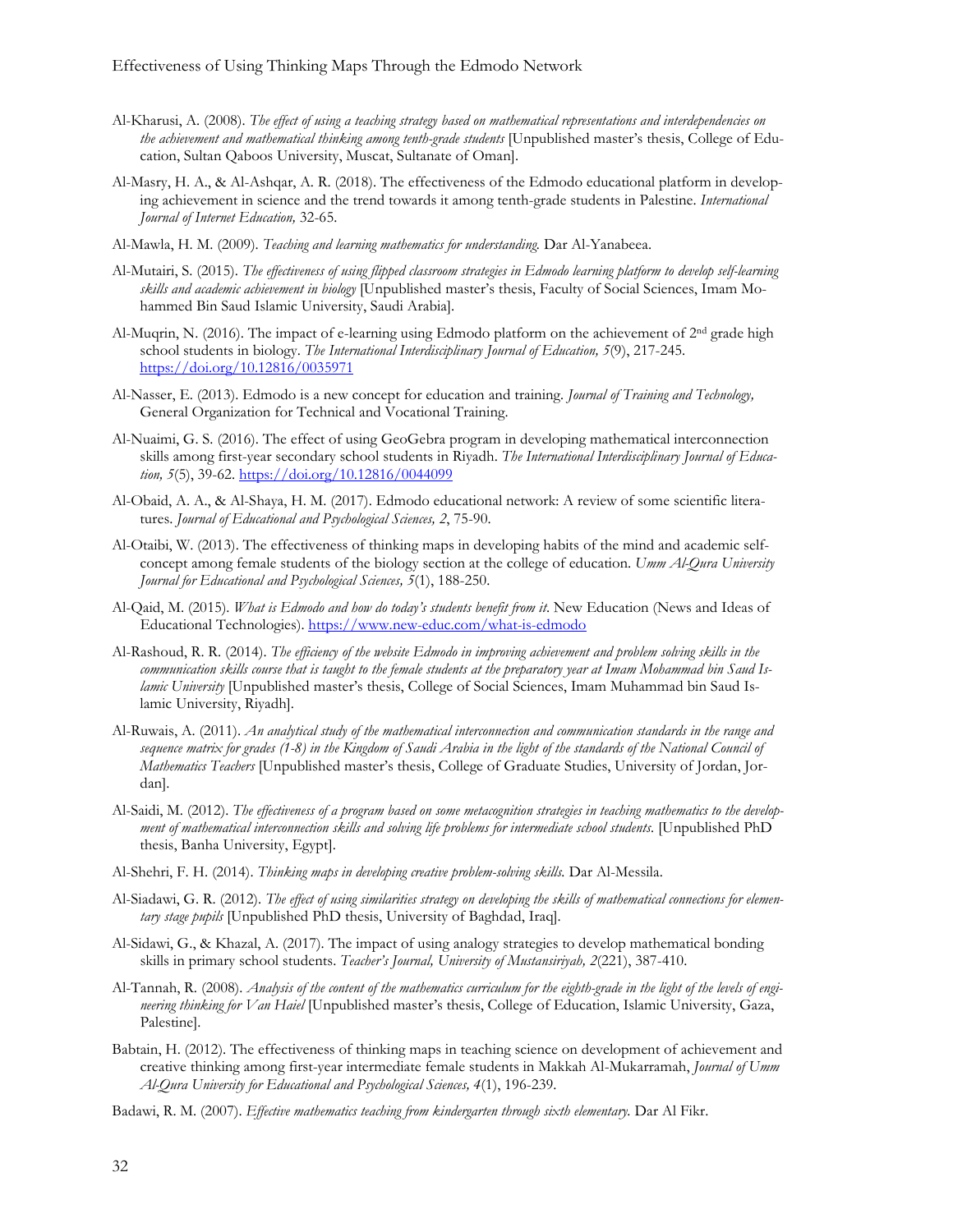- Badr, B. (2010). Modern trends in the evaluation of mathematical knowledge. *Scientific Education Journal*, *1*(2), 65- 114.
- Beni Mosa, M. (2011). The effectiveness of using thinking maps to develop creative thinking and academic achievement in engineering in 1st year high school students. *Studies in Curriculum and Teaching Methods*, *168*, 133-178.
- Dashti, F. A. (2017). The teaching student's attitudes toward learning management systems through the use of Edmodo application. *Journal of College of Education at the University of Tanta, 67*(3), 332-363.
- Dhuhair, K. (2017). The programme on the multi-intelligences for the development of communication in Palestine. *Journal of Reading and Knowledge,* (185), 209-231. Retrieved from https://eric.ed.gov/?id=ED572685
- Fatah Allah, M. A. (2011). The impact of the thinking maps strategy on integration in development of achievement in science and critical thinking and the trend towards cooperative work among intermediate school students in the Kingdom of Saudi Arabia. *The Arab Gulf Letter - Saudi Arabia, 111*, 53-101. <https://doi.org/10.35270/0011-030-111-003>
- Hassan, T. M. (2009). The effectiveness of thinking maps in developing achievement and self-organization of learning and the trend towards biology for first-year al-azhari secondary students. *Studies in Curricula and Teaching Methods*, *152*.
- Holland, C., & Muilenburg, L. (2011). Supporting student collaboration: Edmodo in the classroom. In M. Koehler & P. Mishra (Eds), *Proceedings of society for information technology & teacher education international conferenc*e, 3232-3236.
- Holzman, S. (2004). *Thinking maps: Strategy-based learning for English language learners (and others!)*. Paper presented at 13<sup>th</sup> annual administrator conference: Closing the Achievement Gap for English Language Learners, Sonoma County Office of Education, California Department of Education. [https://www.scoe.org/files/AH\\_maps.pdf](https://www.scoe.org/files/AH_maps.pdf)
- Hyerle, D., & Curtis, S. (2004). *Thinking Maps: School-based research, results and models for achievement using visual tools*. ASCD.
- Ibrahim, B. M. (2016), Poor achievement level among some elementary stage students (Hafar Al-Batin), Saudi Arabia, in mathematics. *Journal of Generation of Human and Social Sciences for Learning Difficulties*, *17-18*, 153- 169.
- Khalil, N. A. (2008). The effect of using thinking maps on developing achievement, deep understanding and achievement motivation among fifth-grade elementary students in science subject. *Egyptian Society for Scientific Education, 11*(4).
- Kongchan, C. (2013). *How Edmodo and Google docs can change traditional classrooms.* Paper presented at the proceedings of the European conference on language learning, Brighton-UK.
- Lopez, E. (2011). The effect of a cognitive model, thinking maps, on the academic language development of English language learners. *Education Doctor*. [http://fisherpub.sjfc.edu/education\\_etd/55](http://fisherpub.sjfc.edu/education_etd/55).
- Mahmood, K. (2016). Is the interactive educational network Edmodo a revolution in social networking? *E-Learning Magazine, 19*. [In Egyptian]. [http://emag.mans.edu.eg/in](http://emag.mans.edu.eg/index.php?page=news&task=show&id=552)[dex.php?page=news&task=show&id=552](http://emag.mans.edu.eg/index.php?page=news&task=show&id=552).
- Mei, H. (2012). The construction of a web-based learning platform from the perspective of computer support for collaborative design. *International Journal of Advanced Computer Science and Applications, 3*(4), 105-112. <https://doi.org/10.14569/ijacsa.2012.030419>
- Mohammed, F. (2015). The effectiveness of a unit in statistics based on mathematical representations and interdependencies in development of statistical thinking skills, achievement, and retention of learning among intermediate school students. *The Journal of Mathematics Education, 18*(5), 155-201.
- The National Council of Mathematics Teachers, USA. (2000). *Principles and standards of school mathematics*. Riyadh: Arab Bureau of Education for the Gulf States.
- Obaid, W. (2004). *Teaching mathematics to all children in the light of the requirements of standards and culture of thinking.* Dar Al Masirah.